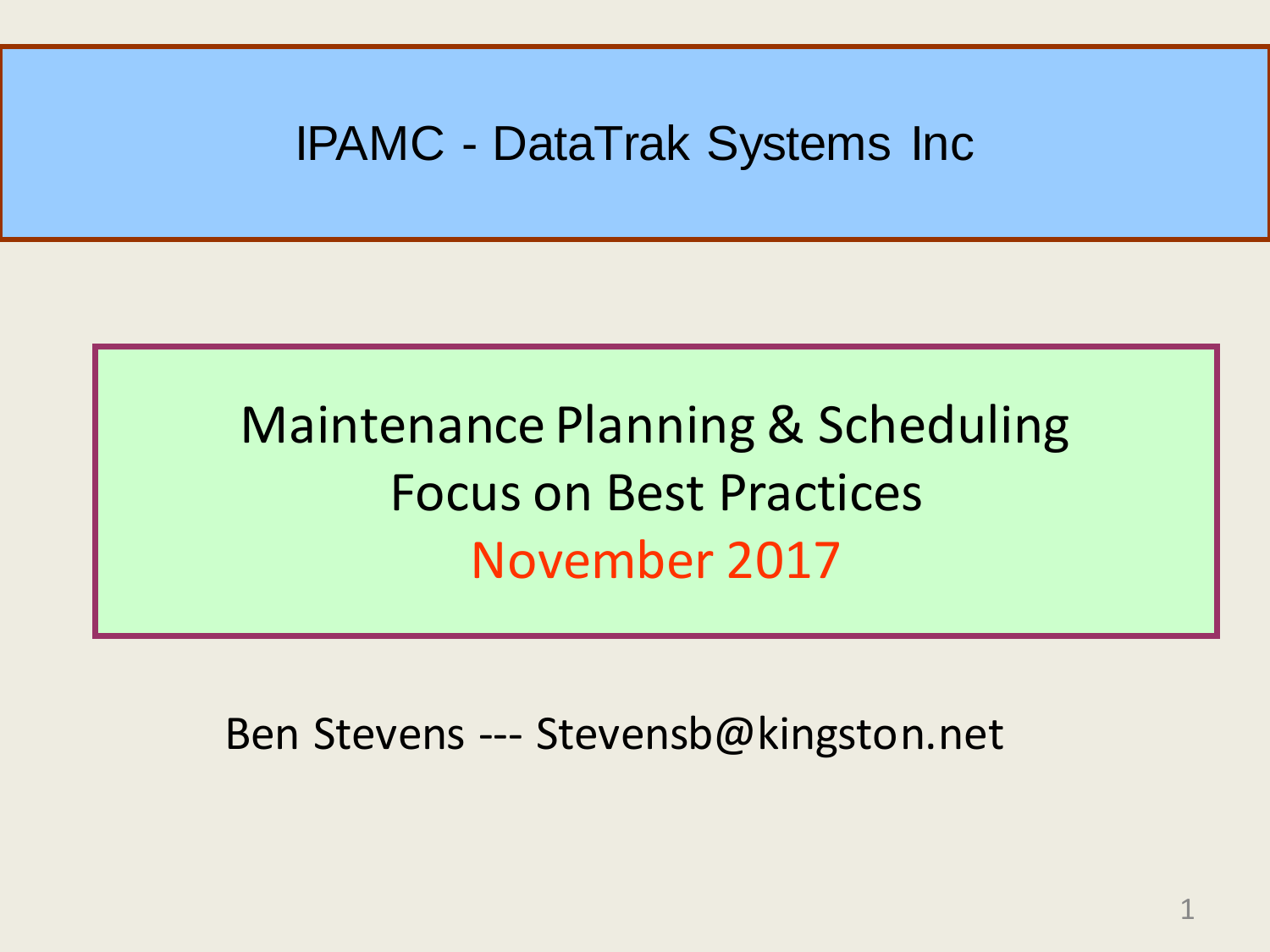# What's the purpose of maintenance Planning and Scheduling?

- 1. To get the timing right for the delivery of a Maintenance Job (Maintenance Plan, Annual Schedule)
- 2. To ensure that all necessary information is available to the Maintenance Team to safely and cost-effectively carry out a required task (Work Order or Job Plan)
- 3. To ensure that all necessary resources are available to the Maintenance Team to safely and cost-effectively carry out a required task (Job Scheduling)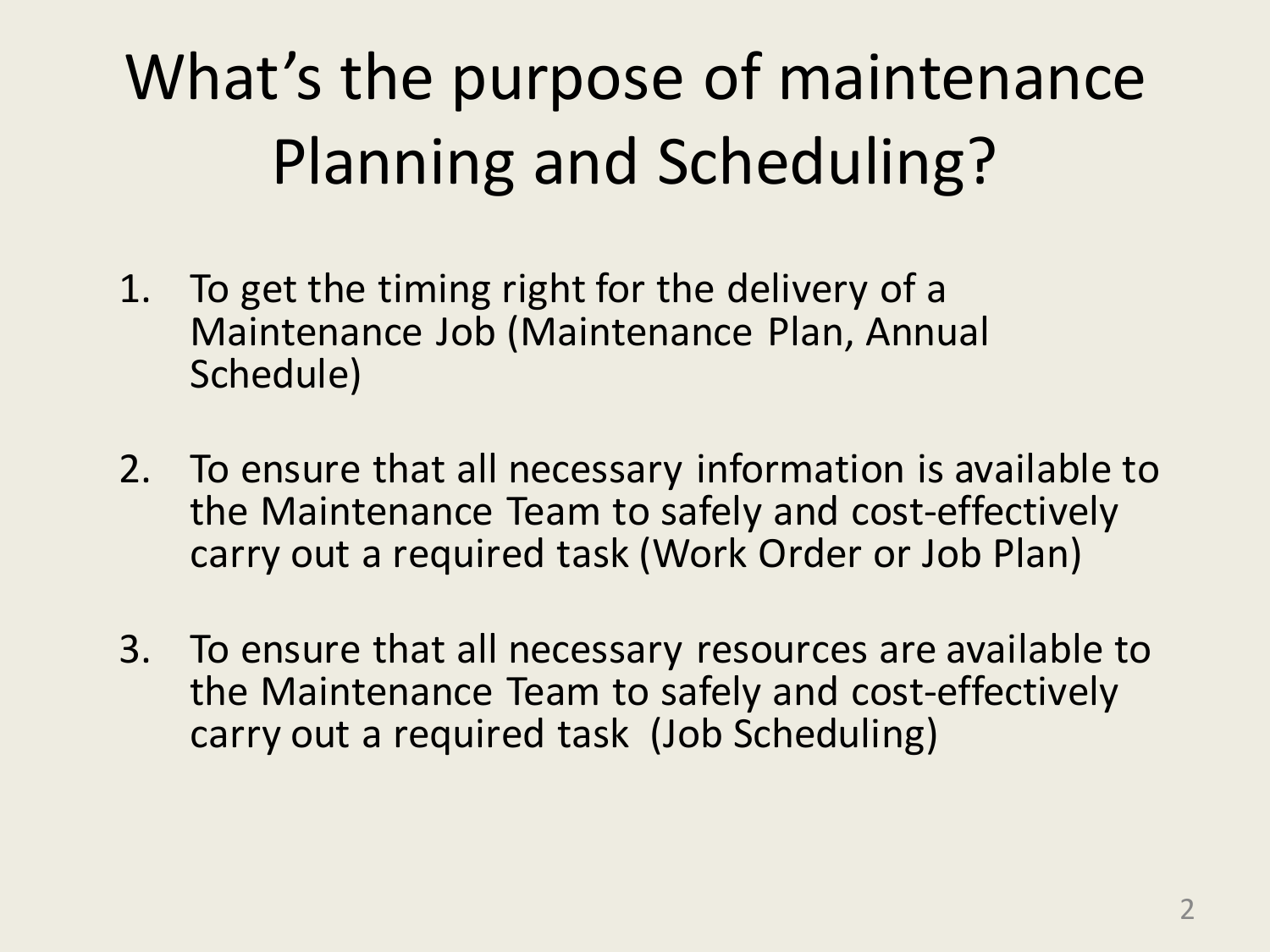# Maintenance Job - PM

- 1. Equipment Function?
	- 1. Functional Failure (performance level)
	- 2. Potential Failure (performance level)
- 2. Does the Measurement of Condition impact the Delivery of the Function?
- 3. Track Degradation of the Function?
- 4. Prediction of when the Functional Failure will occur?
- 5. Do we have enough Lead Time?
- 6. Does the measurement of the condition allow us to prevent the Functional Failure?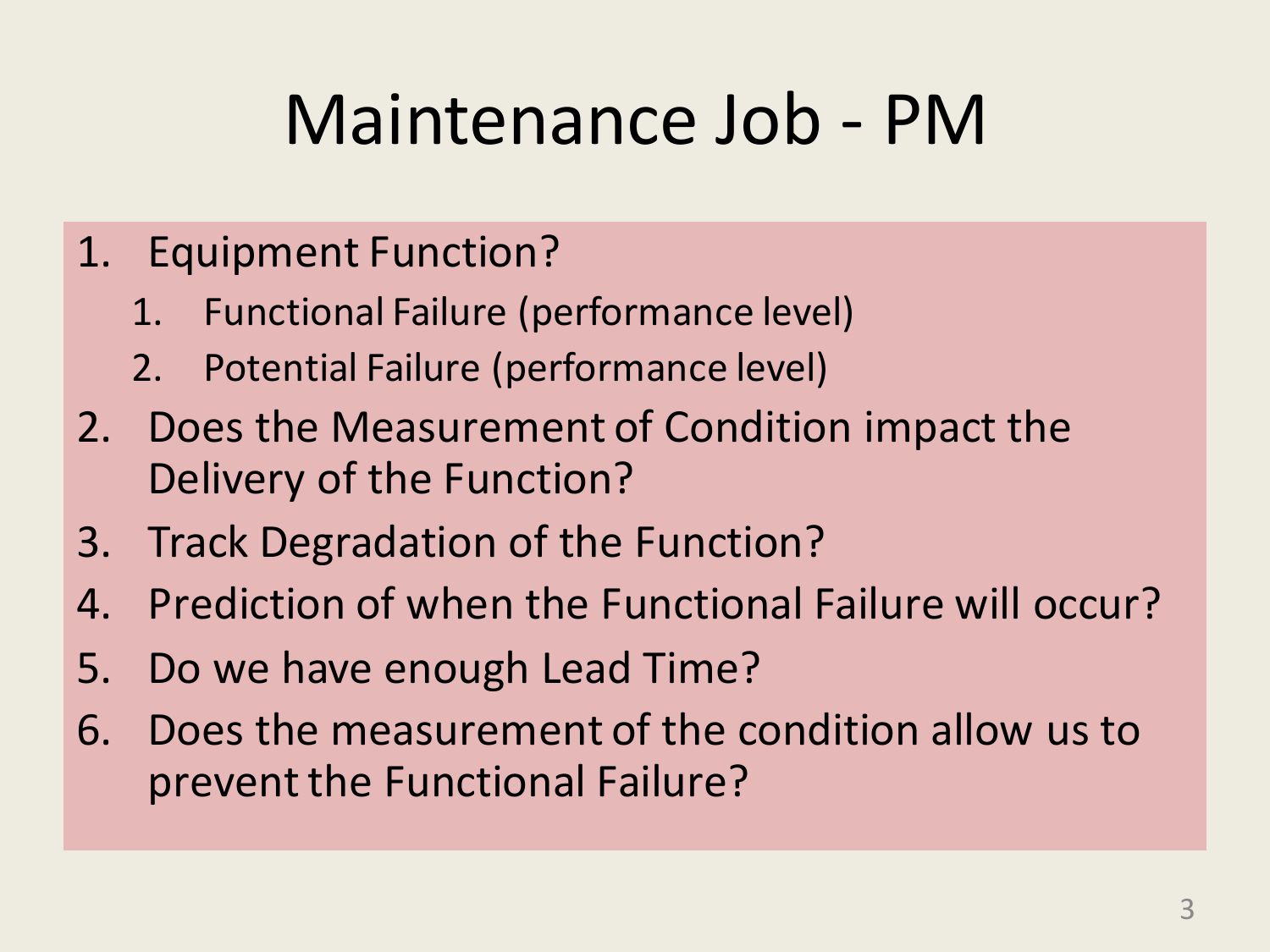# Timing the PM

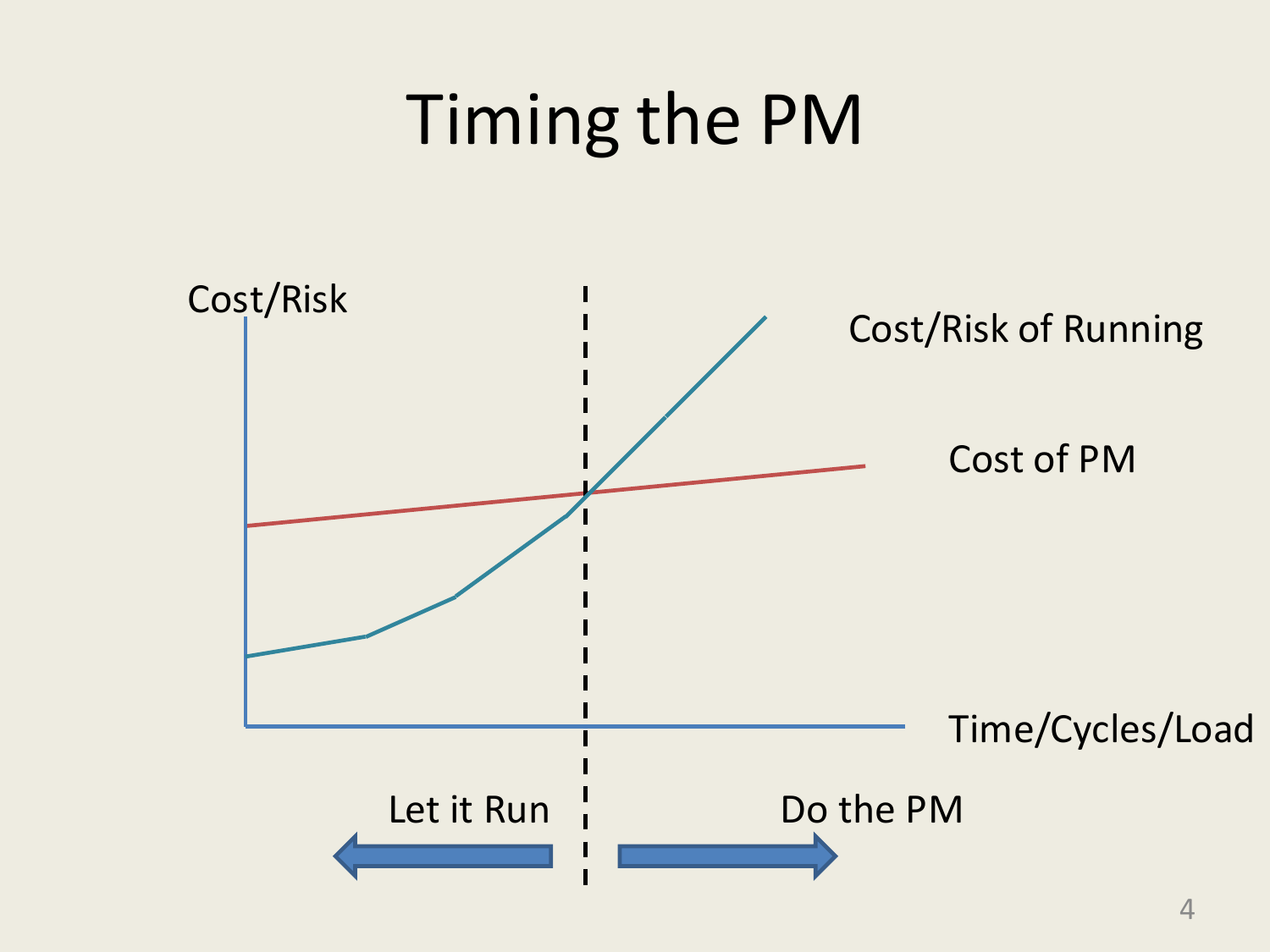### **Cost-Effective Maintenance**

#### **Basic Rules:**

- **1. If the cost of Prevention (the PM) is less than the Cost/Risk of Failure, then perform the PM**
- **2. If the Cost/Risk of Failure is less than the Cost of the PM, then continue to run**
- **3. Remember that the Risk of Failure and the Cost of the PM will change with time and usage**

#### **Risk = Cost of Failure x Probability of Failure**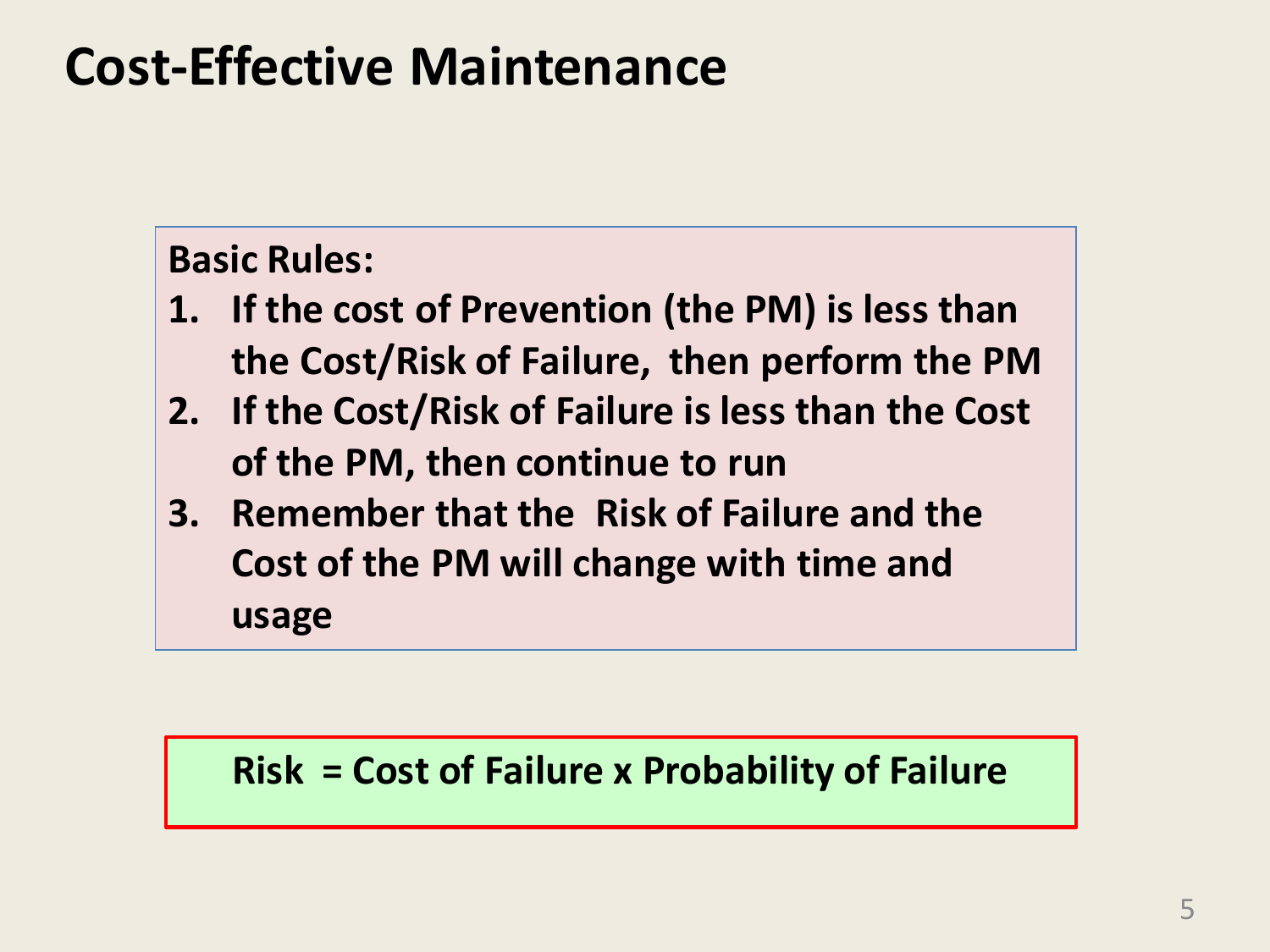#### **Probability of Failure**

- **%**
- **Time Frame (= current operating cycle)**
- **Confidence level**

#### **X**

**Cost of Failure = Cost of Emergency Repair + Cost of Lost Revenue + Penalty Costs, Reputation Costs, Fines and Reparations**

### **Cost-Effective Maintenance: Balancing Risk against PM Cost**

**Cost of PM = Cost of PM Work + Cost of Lost Revenue + Penalty Costs, Reputation Costs, Fines and Reparations**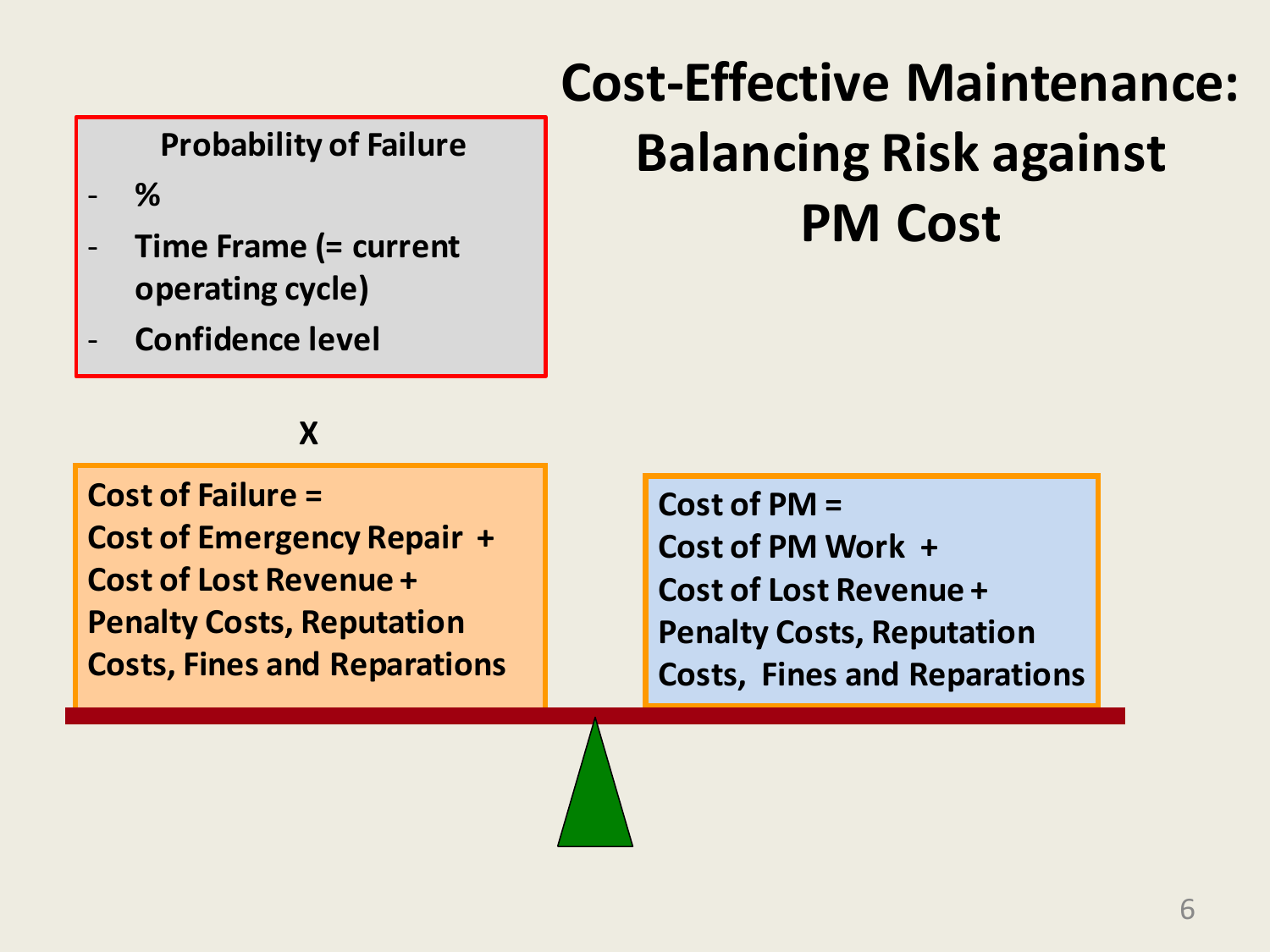#### Failure -- Potential and Functional Failures

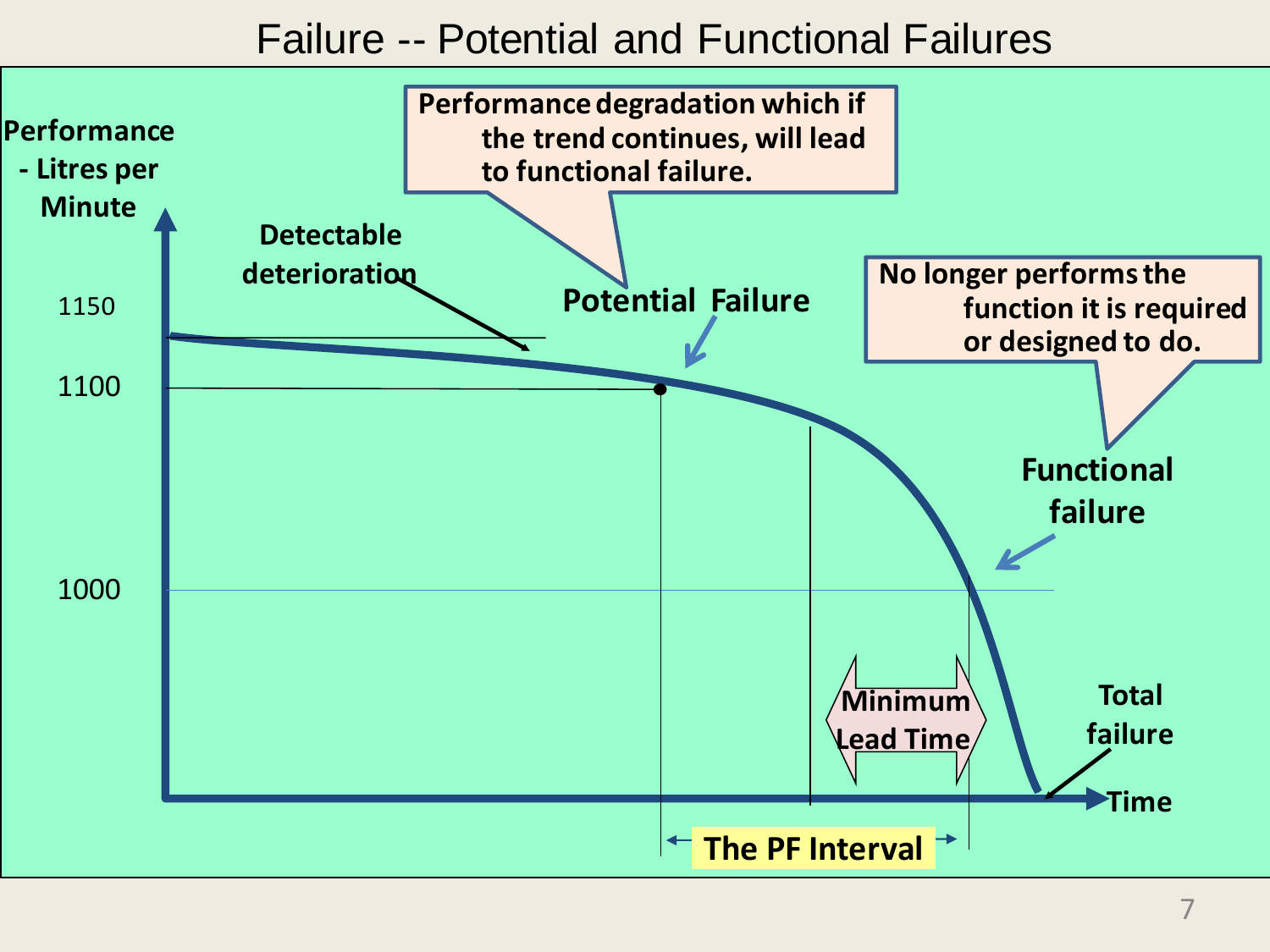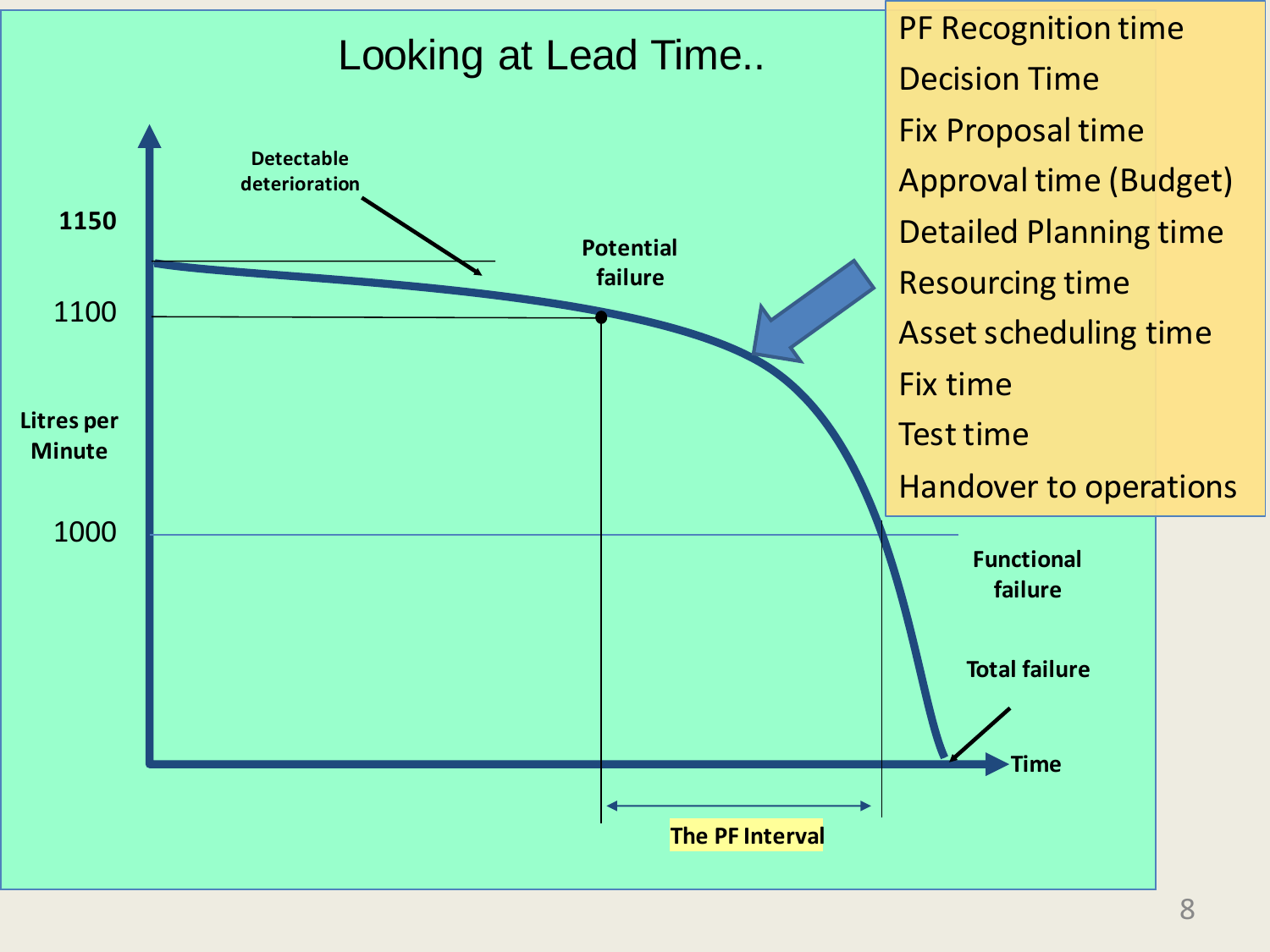How do we Gain Knowledge of Performance?

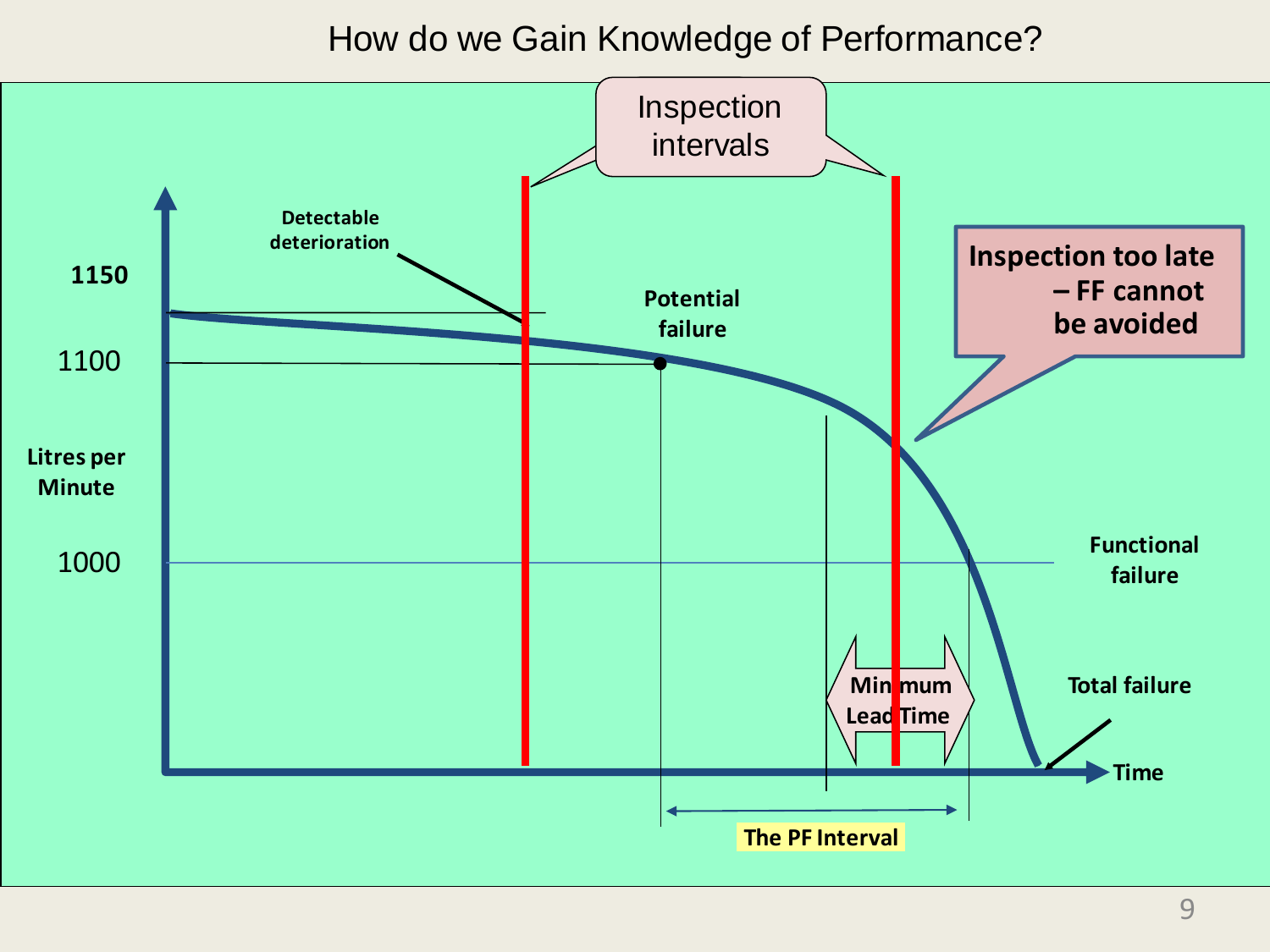The Inspection Interval must allow time for the Lead Time

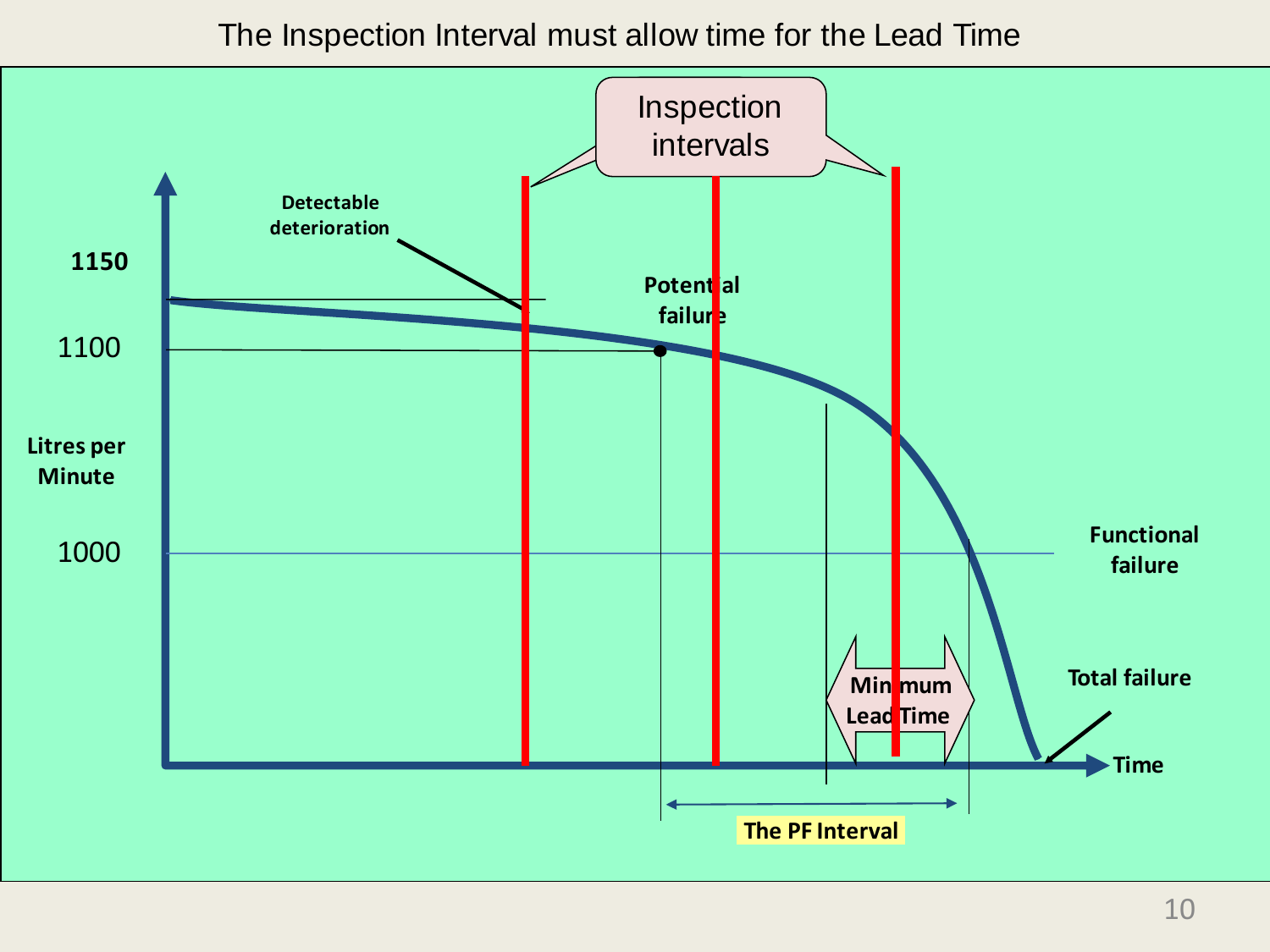## Planning "Golden Rule"

### PF Interval  $\frac{p}{r}$  Lead time PF interval – Inspection time = Warning Interval Warning Interval >/= Lead Time

What if…?? Lead time > PF interval Lead time > Warning interval What are your options???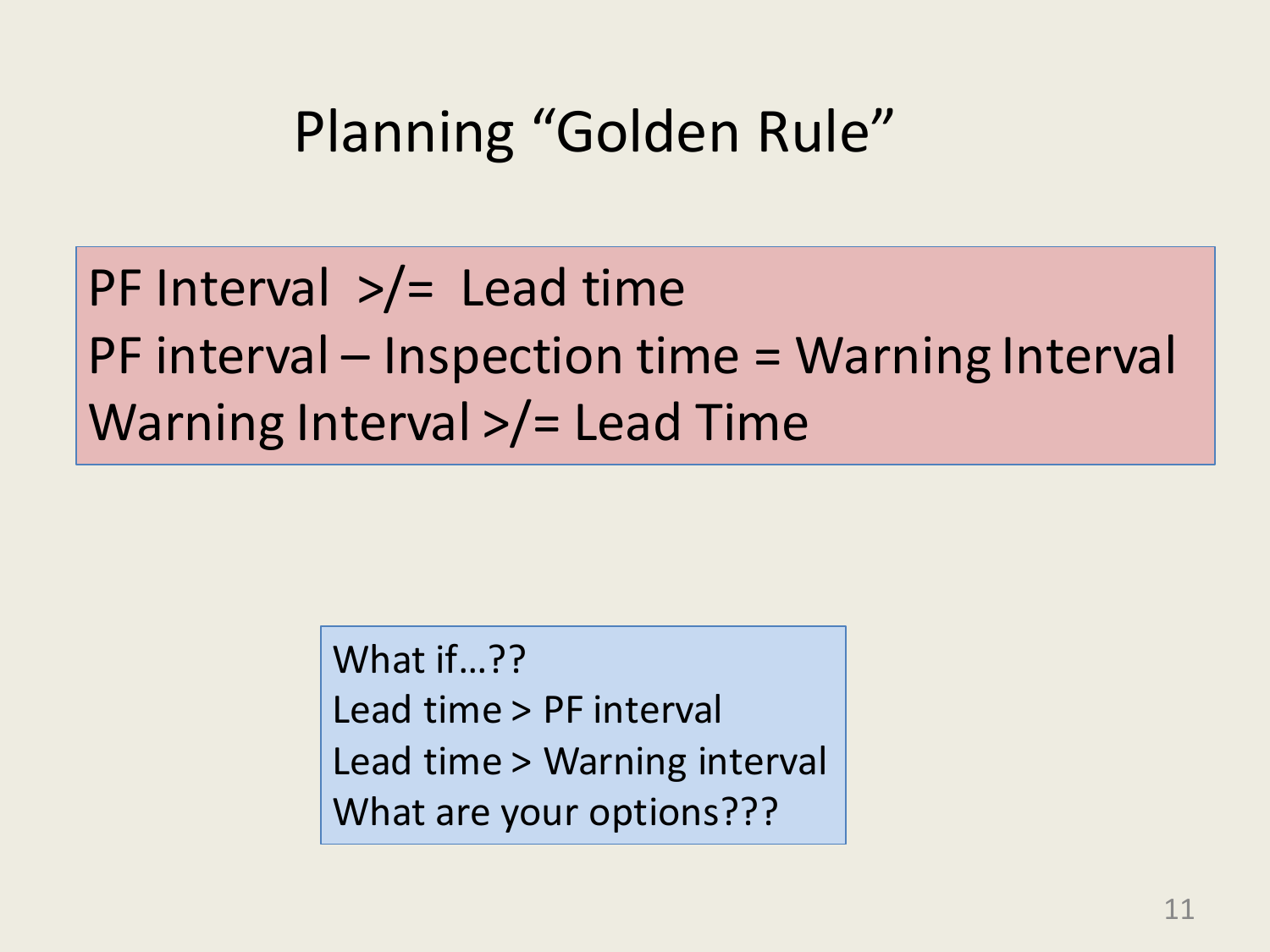#### Maintenance Job - Corrective



**= No margin for error**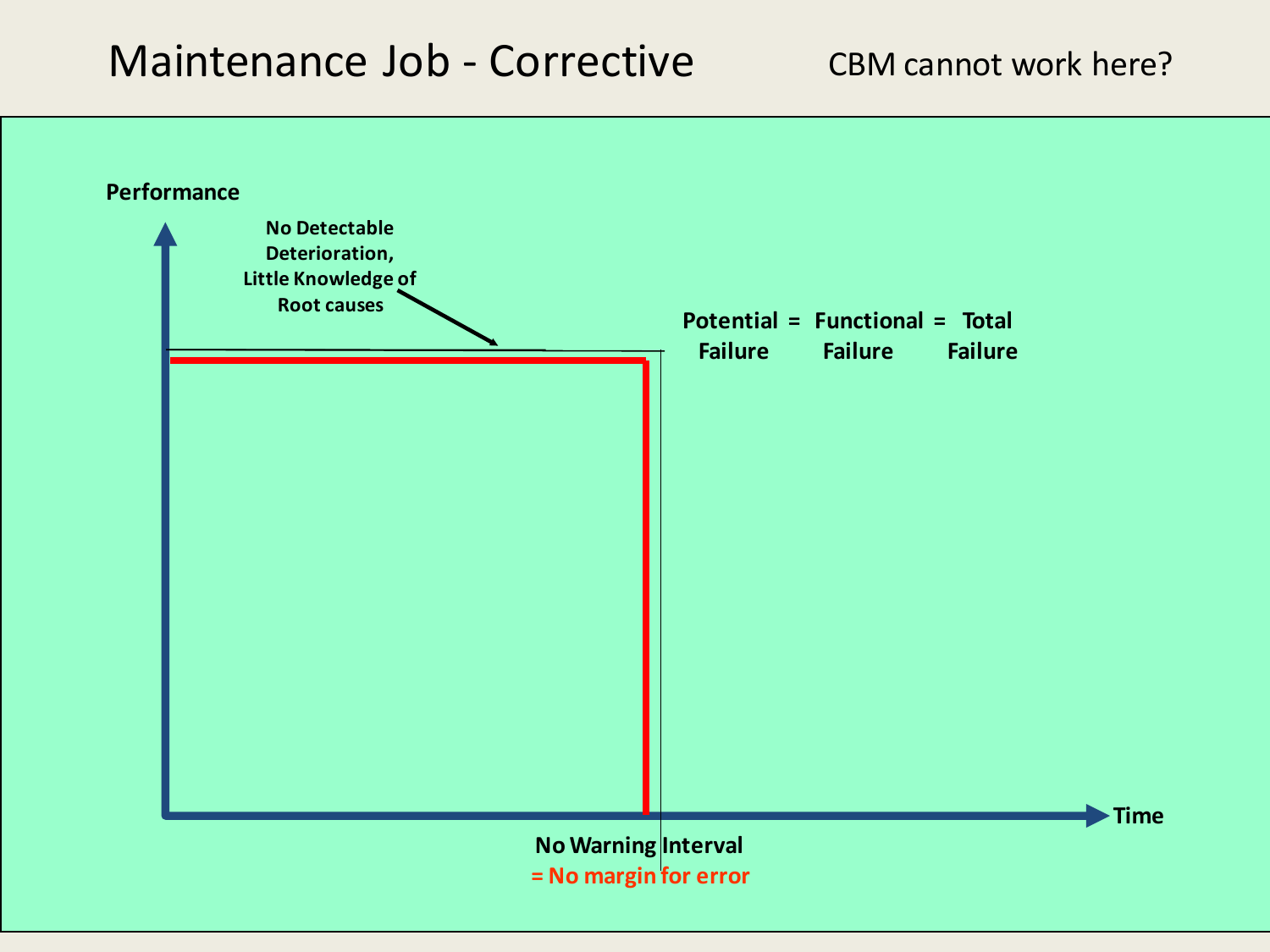#### Work Order – Job Plan

Types of Work Orders

- **a. Inspections** designed to record the condition of the equipment establish if there is an impending problem
- **b. Preventive maintenance** work designed to prevent a specific failure – Condition or time based
- **c. Corrective** to remedy a known fault
- **d. Investigative work**  to detect and identify an unknown fault
- **e. Emergency**  an immediate response to an unexpected failure
- **f. Redesign** to eliminate a critical or hidden failure
- **g. Projects** to extend capacity, improve a process
- **h. Analytical** to interpret data in order to draw a conclusion
- **i. Sub contract and external repair work** to match your internal work processes
- j. Admin, research, budgeting, KPI preparation and display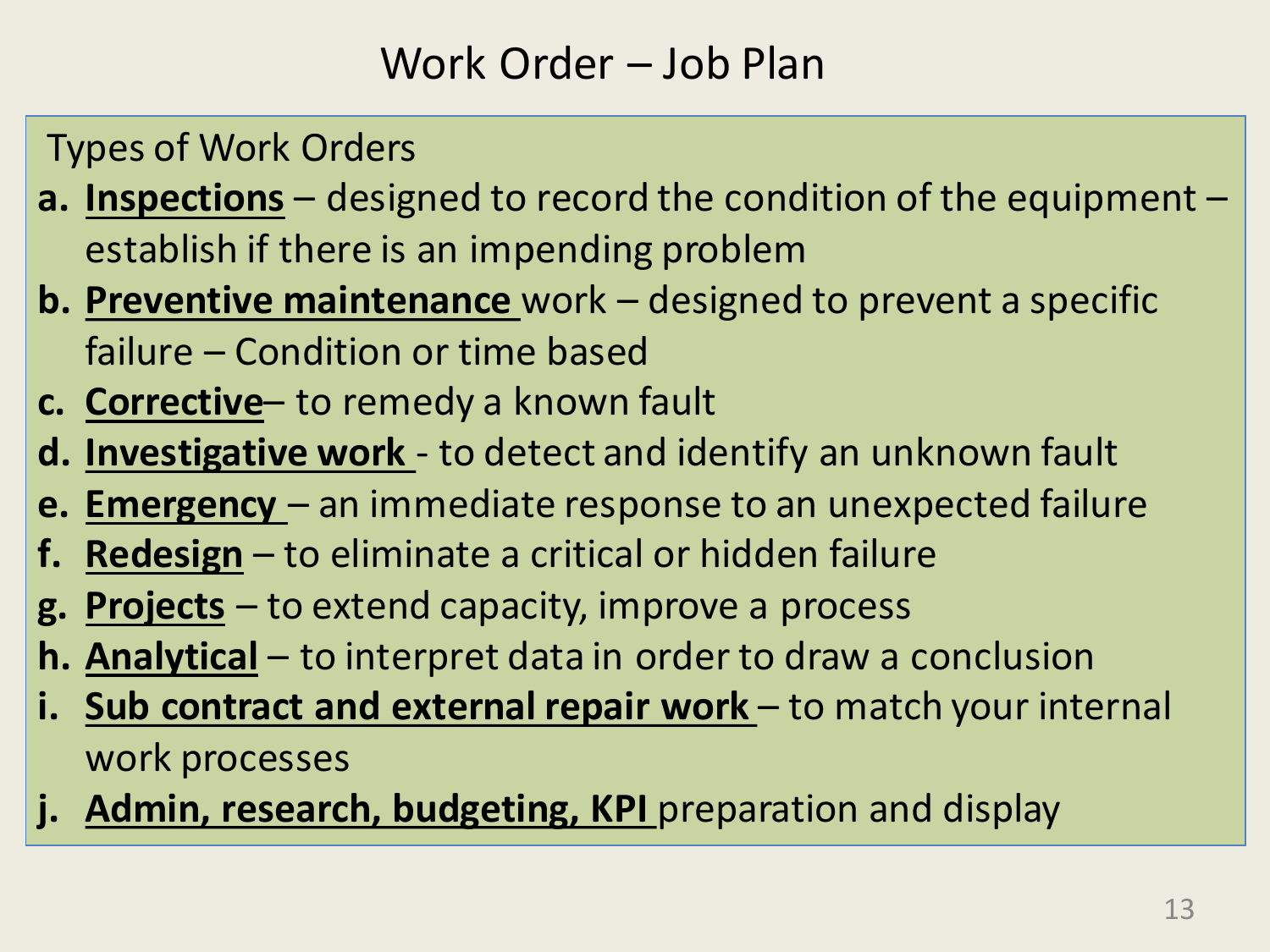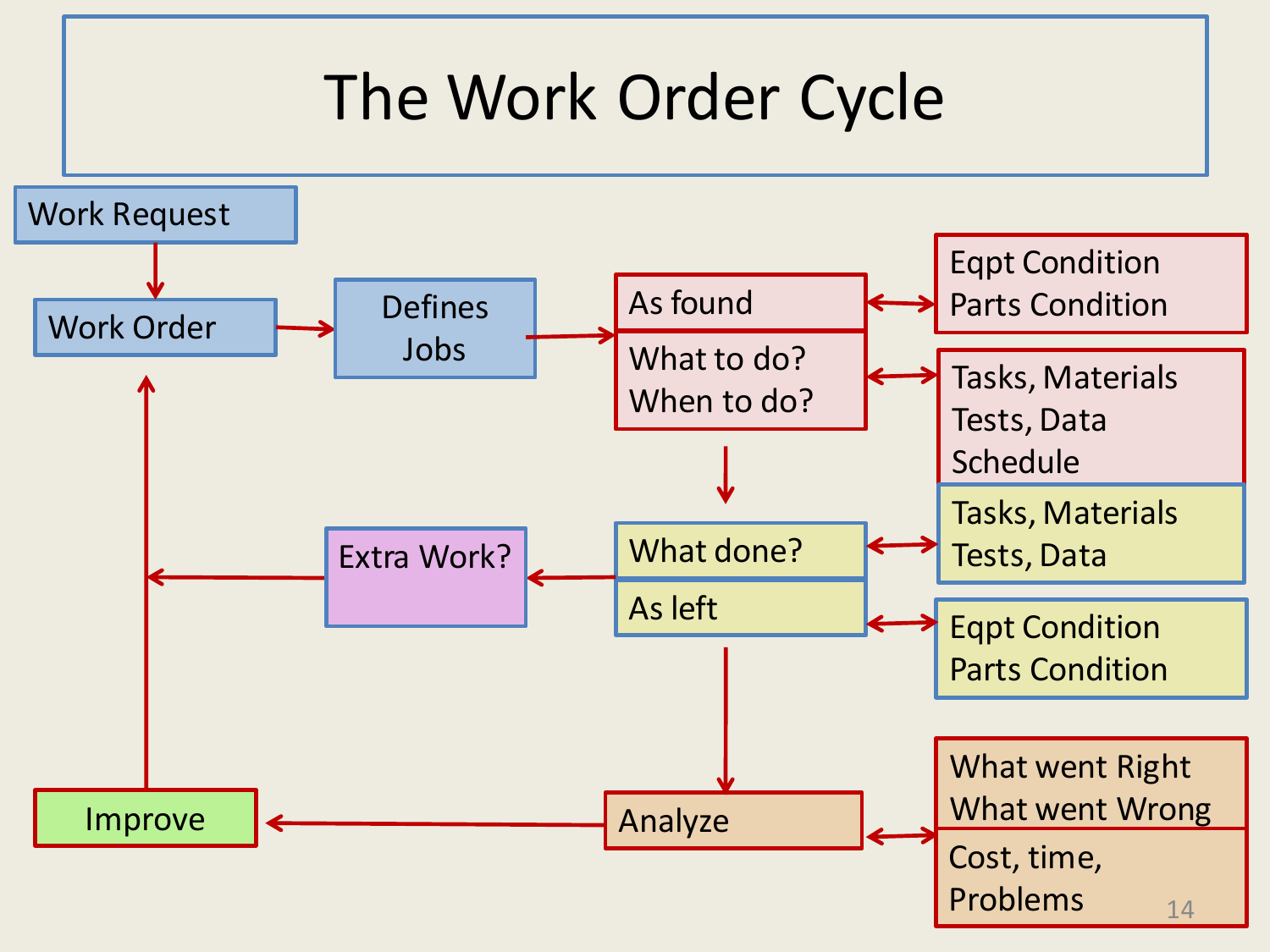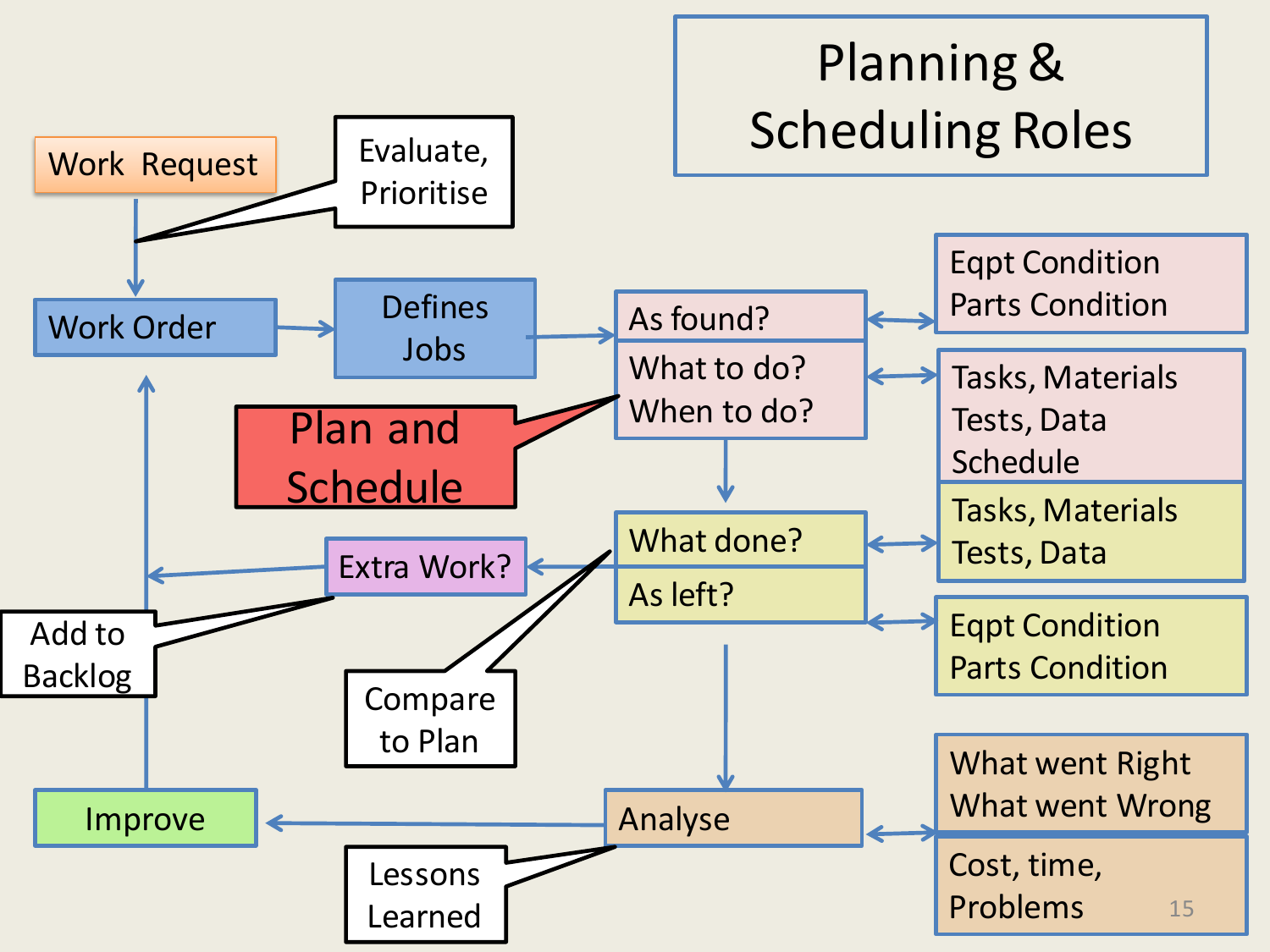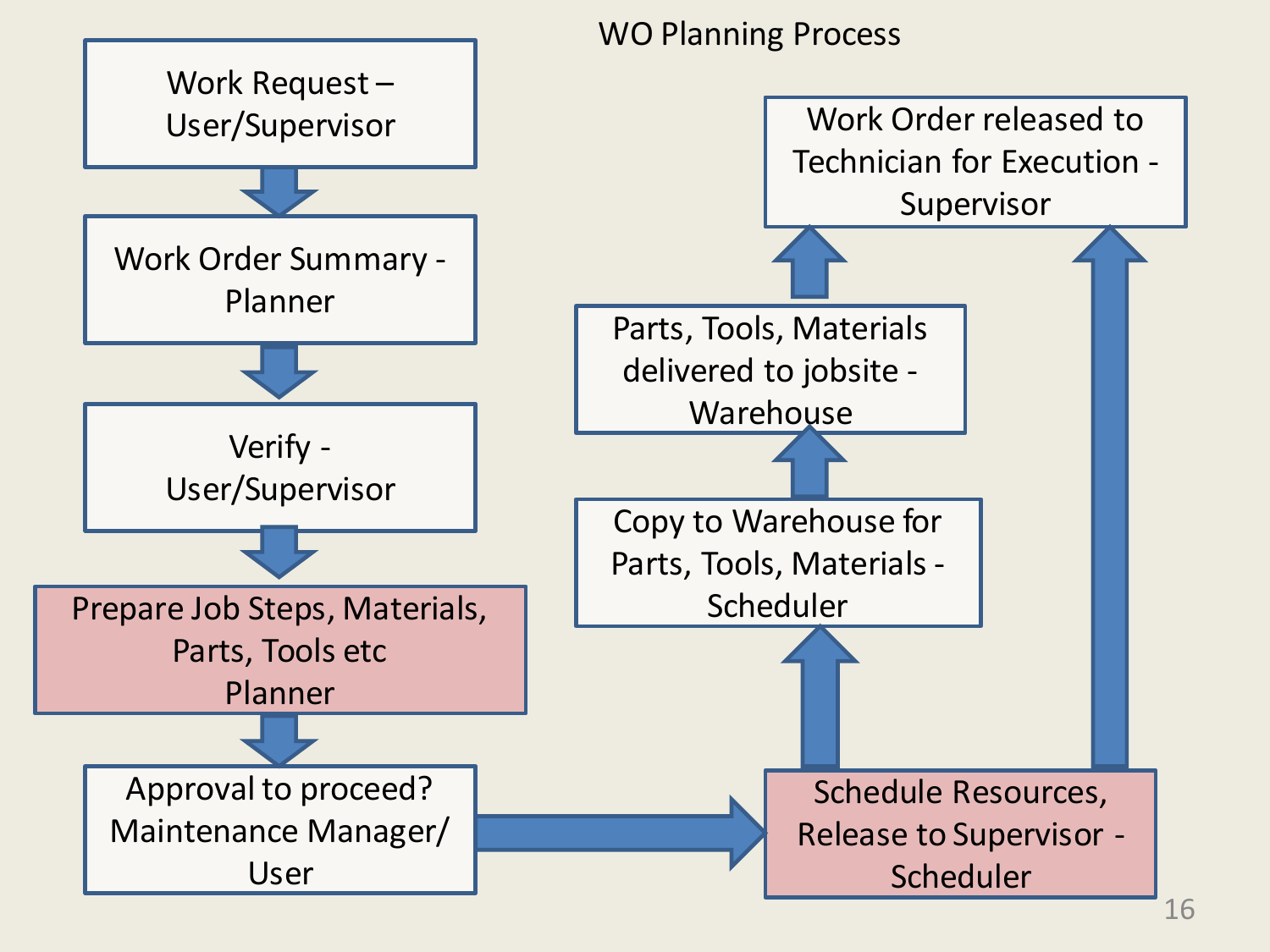# Work Order Contents



17 Need a Word copy of a suggested work order format? -- Email me!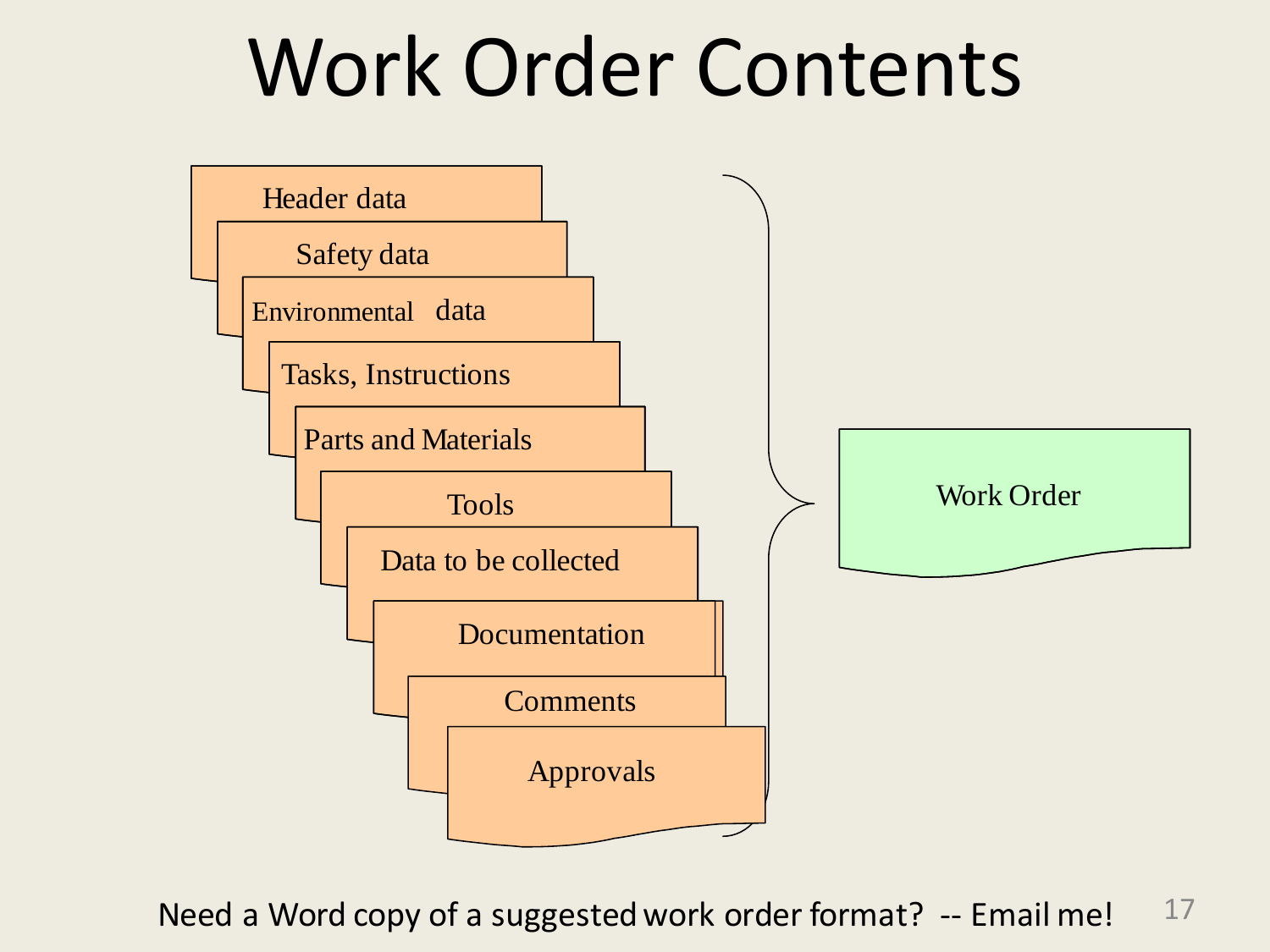#### *Focus on Planning and Scheduling*

**Plan** – define the equipment, the job and the resources; Prepare the Work Order - Planner

*Schedule* – make sure the resources are available when needed - Scheduler

> *Assign* – Decide who is to do the work - Supervisor

*Complete on time* – Carry out the tasks

- Technician and Manager

*Verify* – that the work has been done to standards – QA or Supervisor

*Manage* – track the costs, verify versus budgets – Cost Analyst and Manager

*Improve* – the quality of the planning for next time - Planner or Reliability Specialist

*Control (not in our agenda)*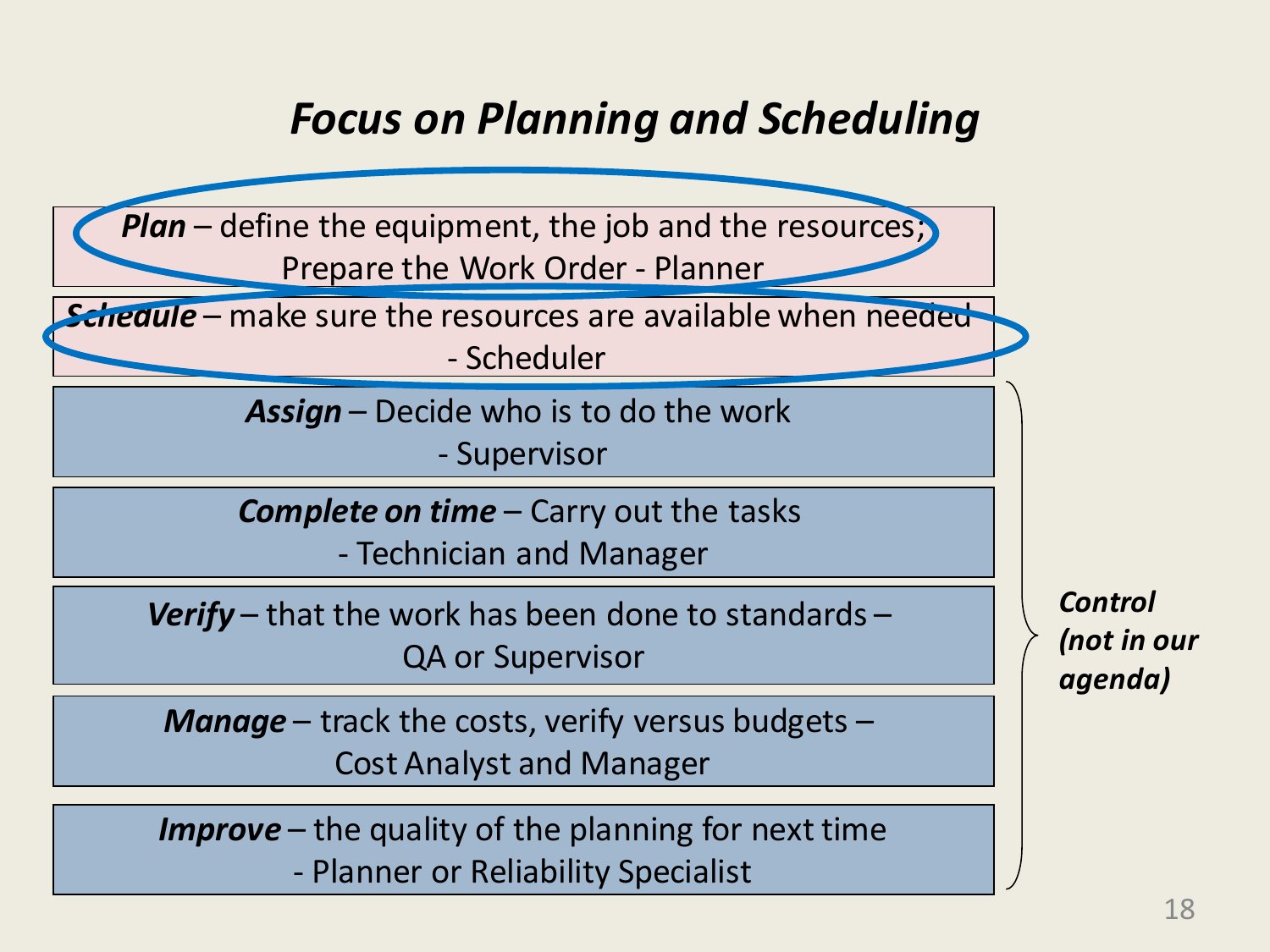#### Planning –

#### Focus on the "What & How"

– **Whatfuture work is to be done**

#### – **How is it to be done**

- Make sure the job is properly defined (ALL tasks and resources)
- Reduce the potential for delays and extra costs caused by lack of knowledge of the work
- Job plans are the basis for a company's Best Maintenance **Practice**
- Job Plans should be frequently reviewed and upgraded
- Planners
	- Prior experience of having done the work job experience is key
	- Knowledgeable of O&M conditions
	- Knows what is not feasible
	- Comfortable with the task details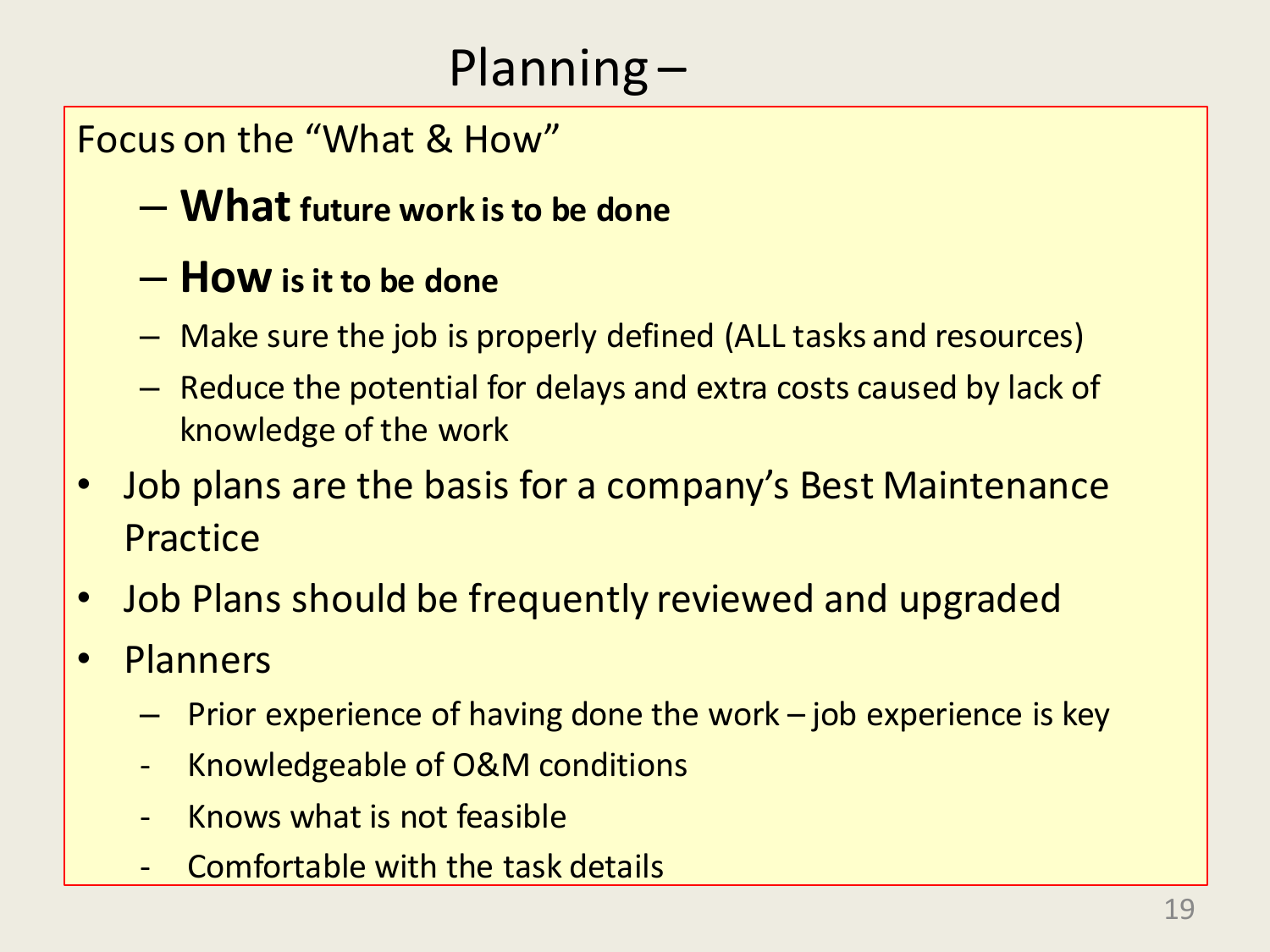#### **Focus on the Who and When**

- **When is the work to be done**
- **Who is to do the work**
- Make sure all the resources are available for the job
- Reduce the potential for delays and extra costs caused by resources not being available
- Job schedules are the basis for a company's daily, weekly, monthly work completion
- They should be frequently reviewed and upgraded
- Schedulers
	- Experts in multi-tasking
	- Close contact with resource availability
	- Does not need to know details of job (but it helps!)
	- Understand expediting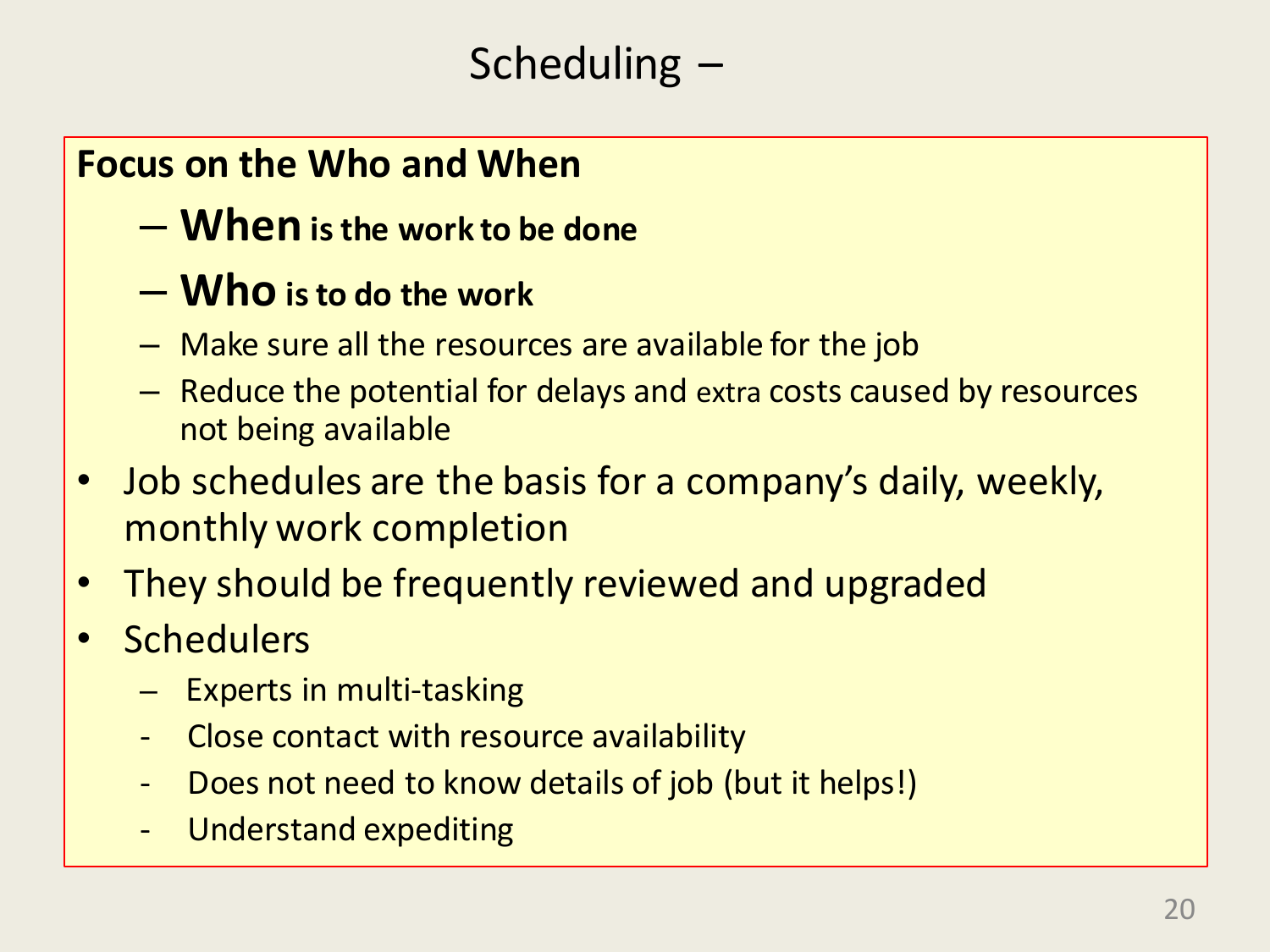### Best Practices – Planning, Scheduling & Control - Eight key steps

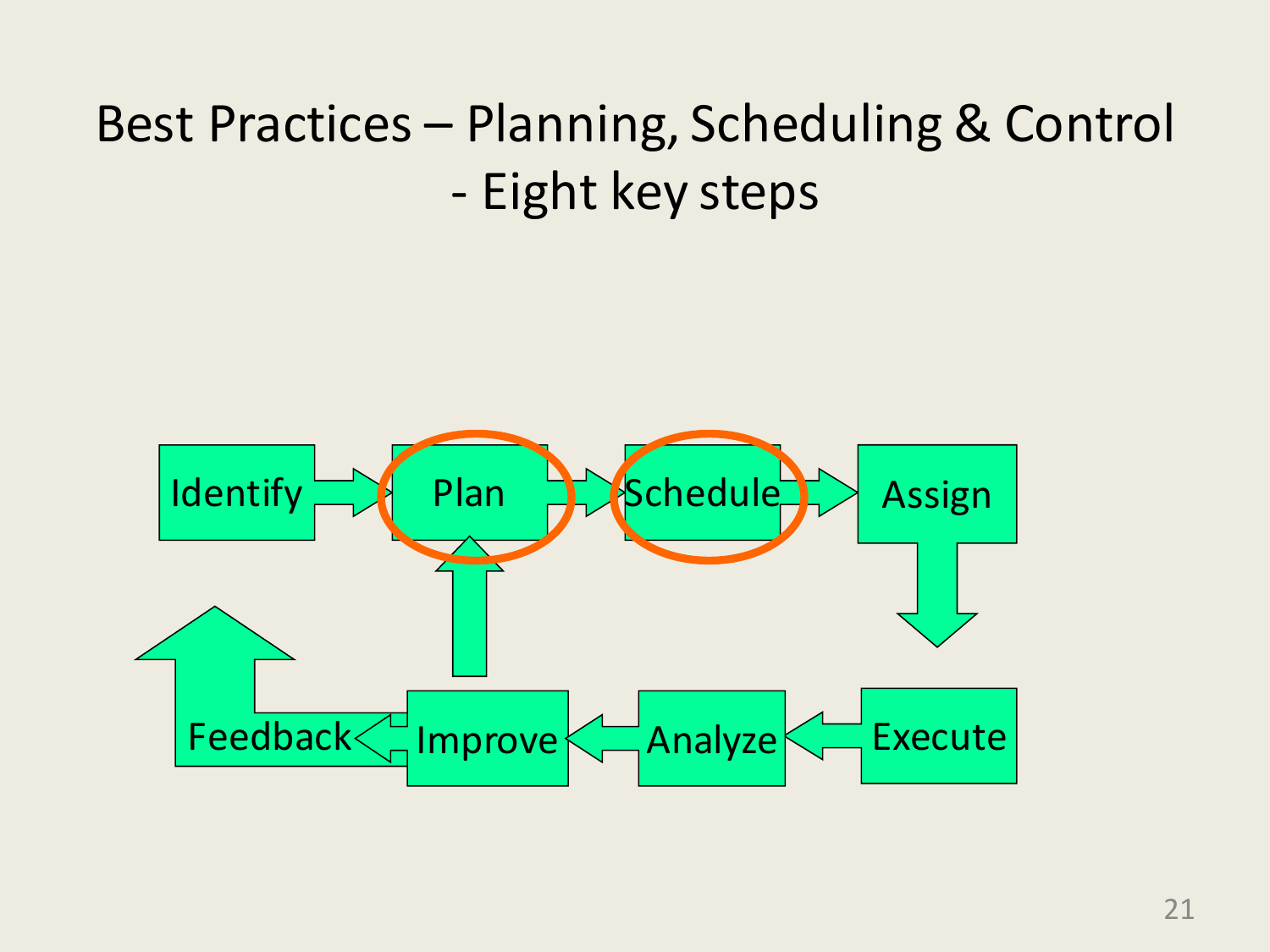

**1. Strive for quality improvement in the work request – better observation, better problem definition, more training**

**2. Use smarter condition monitoring to define thresholds for work requests**

**3. Ensure Conditions being monitored are predictors of functional failures** 

**4. Insert approval process between Work Request and Work Order – duplication, budgetary, functional, technical, priority.**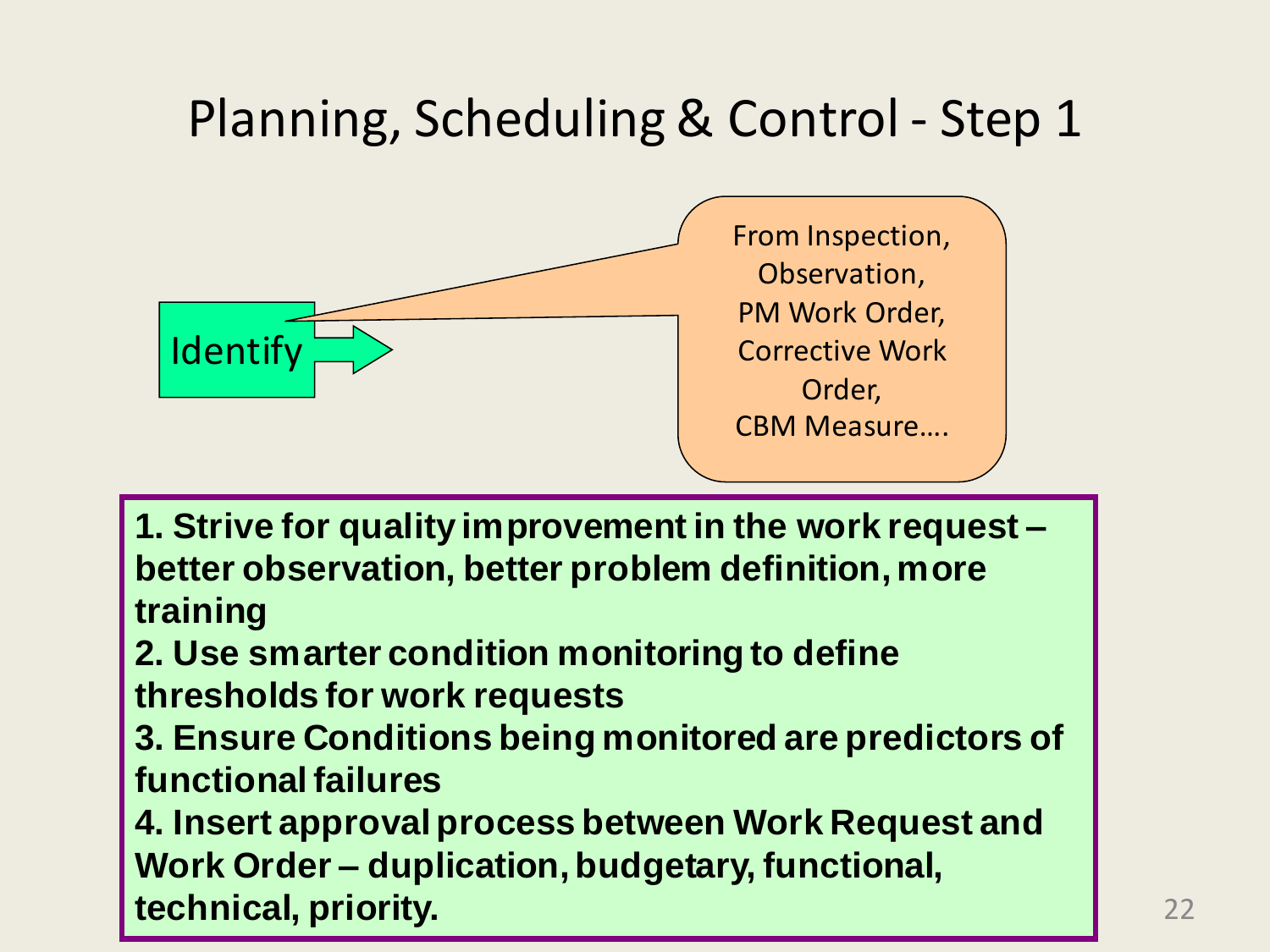$Identity \equiv \rightarrow$  Plan  $\equiv$   $\rightarrow$  Resources: Materials, Skills, Tools, Equipment, Contractors, Time estimates, Cost estimates, Critical path

- **1. Always work from a template wherever possible – update previous work order version**
- **2. Use Company's internal Best Practice and Best Knowledge – which should be continuously updated from experience**
- **3. Ensure that all work elements are included – Equipment, Tasks, Resources, Permits, Supervision, Data to be Collected, Analysis**
- **4. For complex jobs, ensure job sequence will facilitate scheduling by stages**
- **5. Plan Critical Path**
- **6. Review for budget, quality, timeliness, priority and need before releasing to scheduling**
- **7. Weekly Planning meeting to review work load, priorities etc**
- **8. Attend at Weekly Backlog meeting**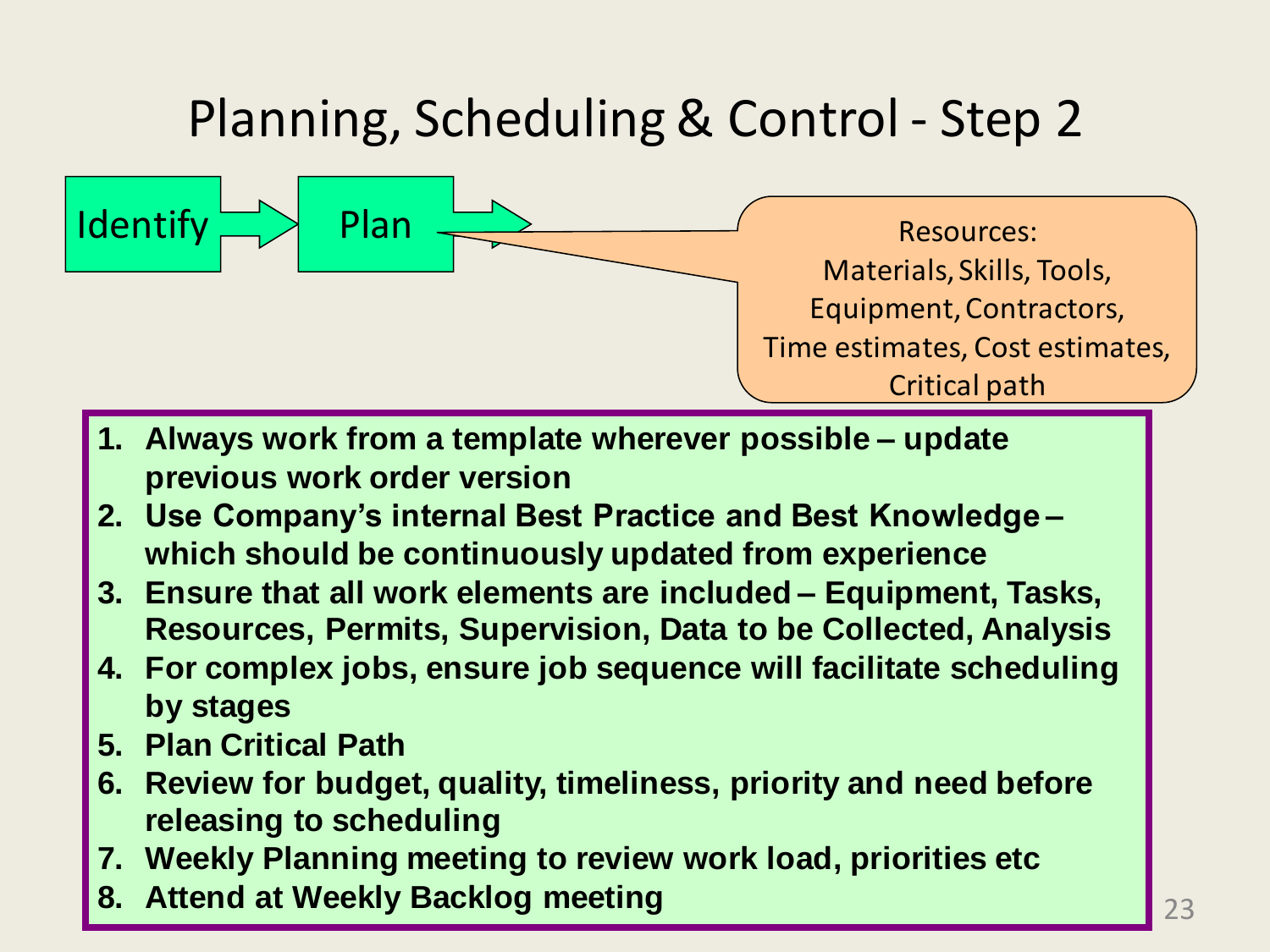

The right resources at the right time: Maintenance Time, Production Time…. Contractor, parts and tools availability; validate critical path

24

- **1. Ensure all Work Order elements are in place before issuing**
- **2. Integrate with related maintenance and operational schedules to optimize resource use, equipment downtime, production schedule**
- **3. Pay attention to Resource leveling**
- **4. Where job staging is required, ensure resources for stage 2 are available JIT before releasing after stage 1**
- **5. Ensure adequate time is scheduled for each job step**
- **6. Validate Critical Path**
- **7. Adjust for reliability of Contractors re on-time job start and job finish, suppliers for materials lead times etc**
- **8. Weekly Schedule meeting (also Daily??), Weekly Backlog Mtg**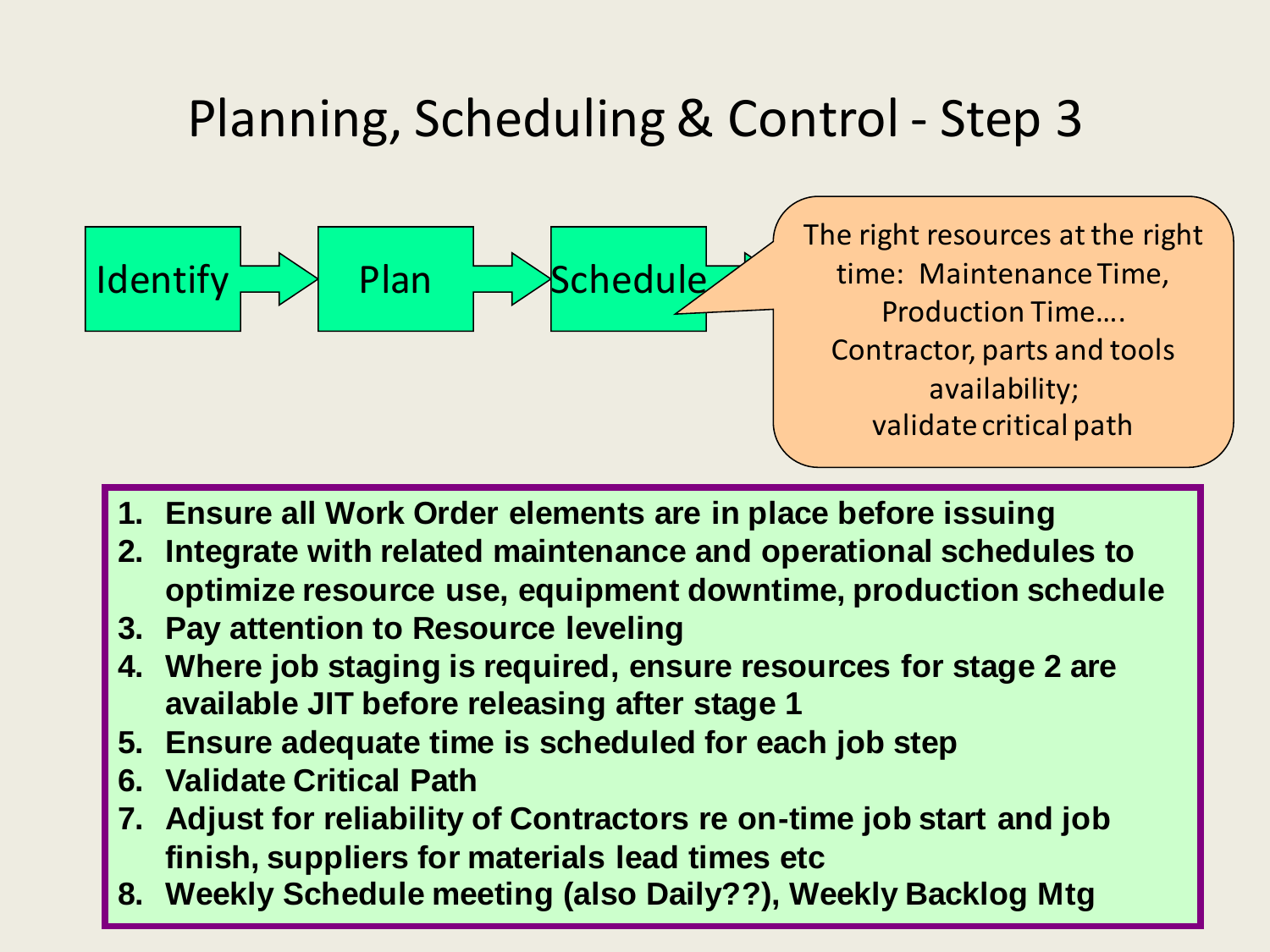

- **1. Decide whether assignment is Scheduling task or Work Team Leader task - ie assign to individual or to crew/contractor**
- **2. Make sure required priority and skill level are supported**
- **3. Check availability (vacations eg)**
- **4. Depending on job, experience (and confidence), assign work to be completed in a block (eg one week or one month) versus single day**
- **5. Decide on level of details provided based on experience level of crew.**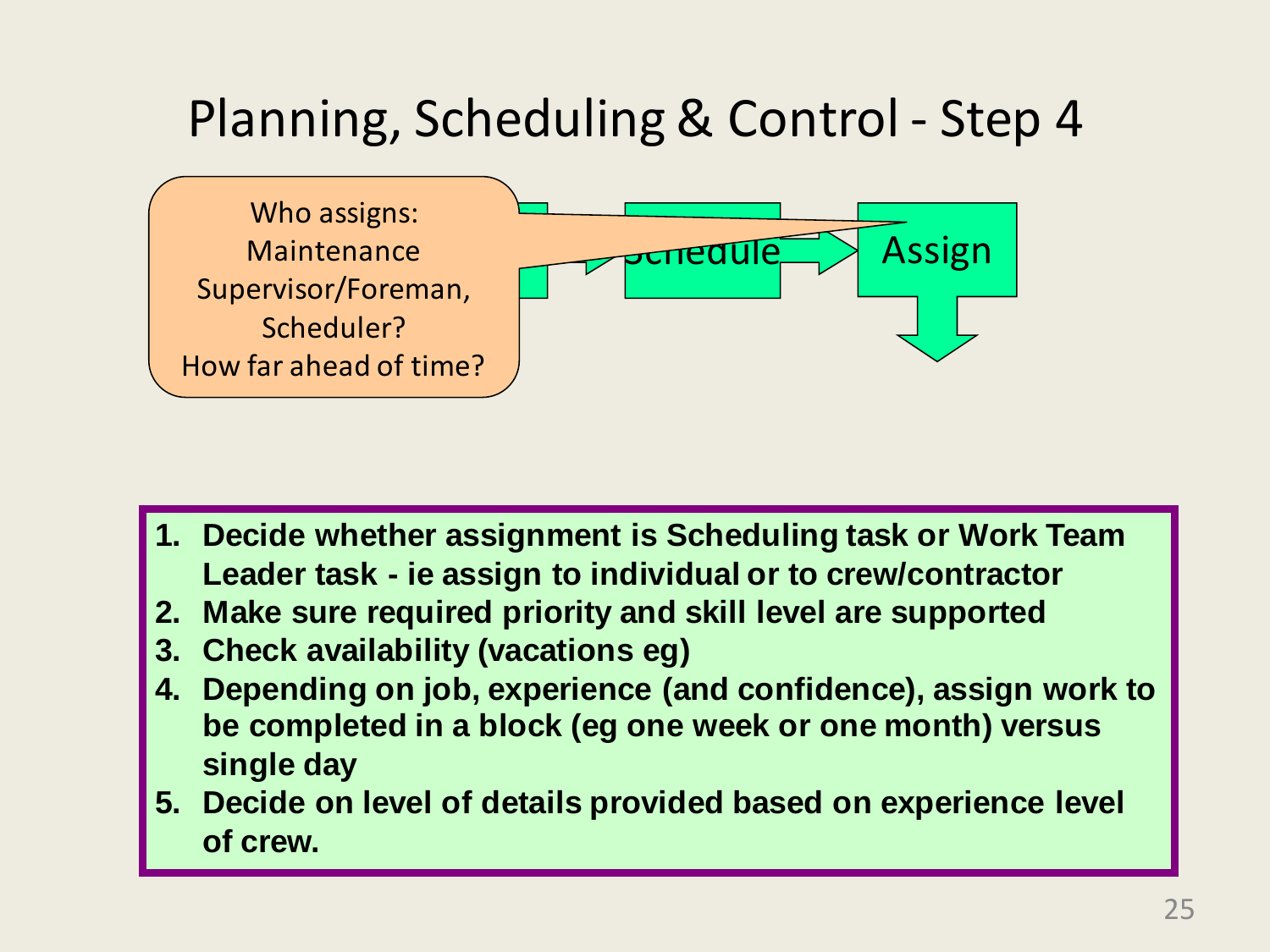

- **1. Set rules for time definitions within "Execute" - travel time, wait time, wrench time etc**
- **2. Ditto for materials consumption/disposal**
- **3. Train for data collection – consistency, accuracy, completeness**
- **4. Encourage feedback re all job elements**
- **5. Validate quality and completeness of work and reporting – accountability must be clear**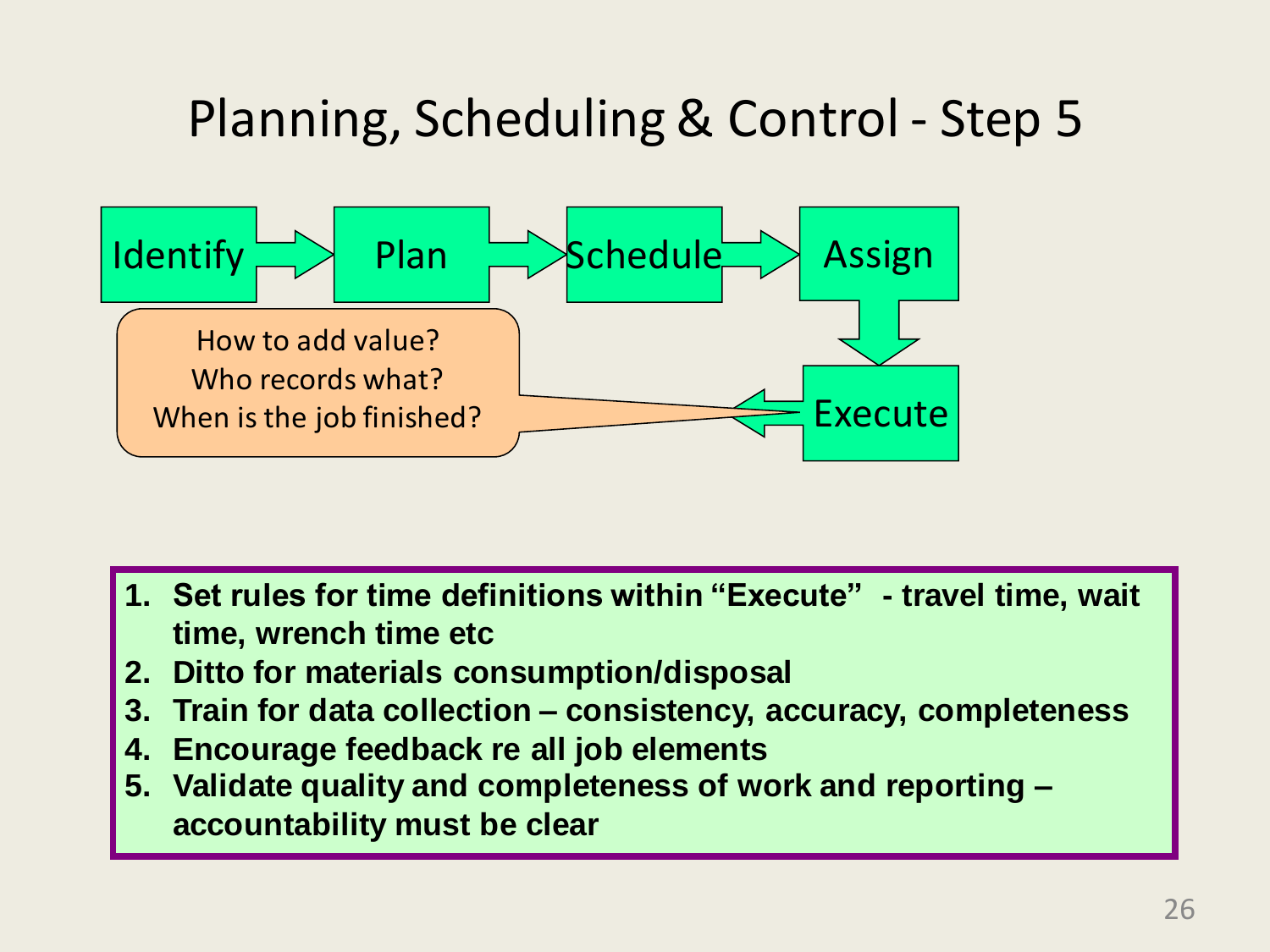

- **1. Review details and feedback -- What can be done better next time?**
- **2. Cross reference to RCM??**
- **3. New knowledge gained re jobs, equipment?**
- **4. Test correlation between Condition Measurement and Failure**
- **5. Change in frequency?**
- **6. KPI's updated and published**
- **7. Make sure Analysis task in on a work order**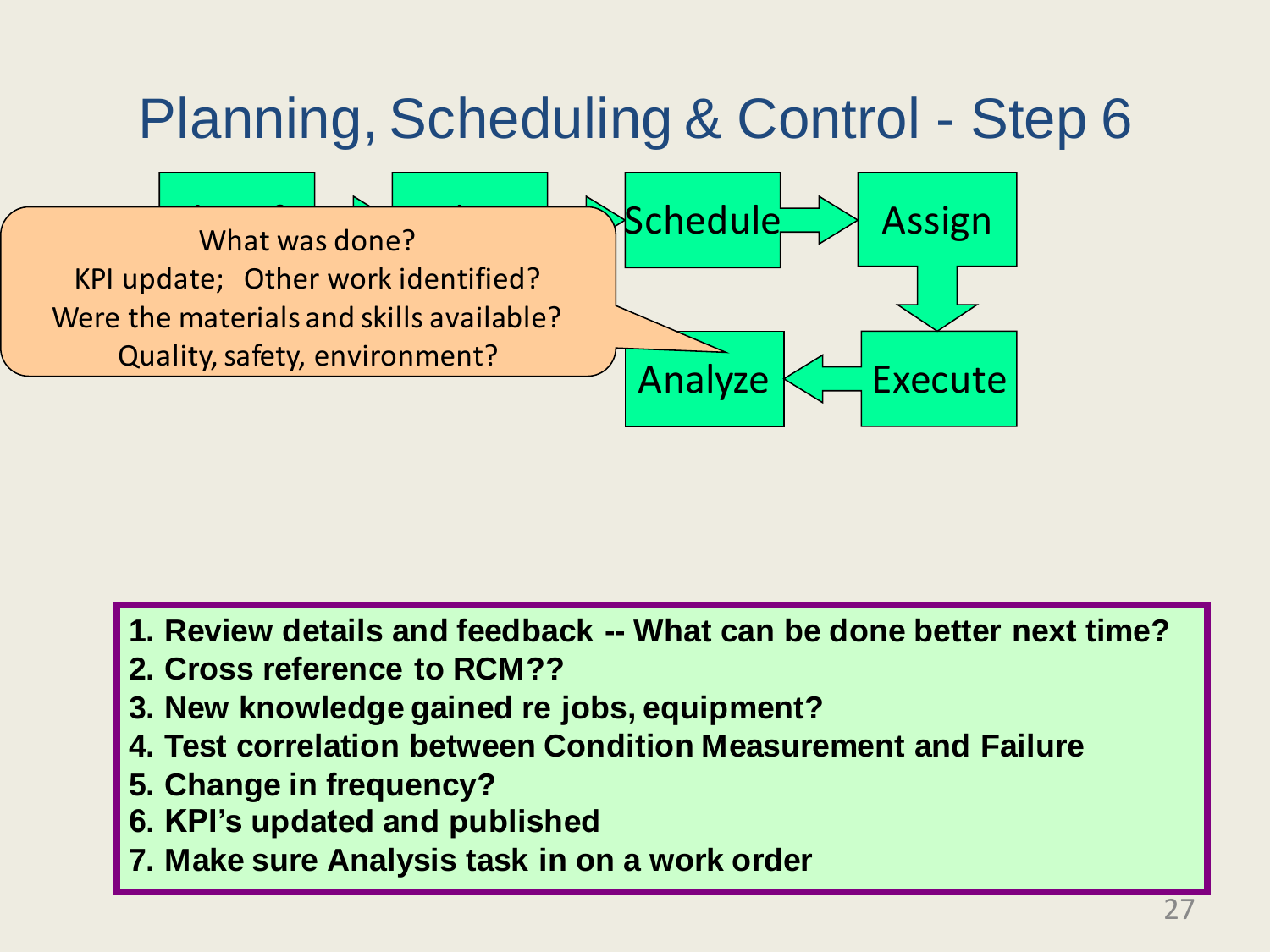

- **1. Ensure proposed improvements are integrated into Maintenance Plan**
	- **- contents, frequency, priority.**
- **2. If failure is on critical RCM'd equipment, check RCM logic and adjust in maintenance plan for similar equipment.**
- **3. Use KPI's to drive changes in behaviour**
- **4. Set new KPI targets**
- **5. Introduce new procedures and tools**
- **6. Train and retrain**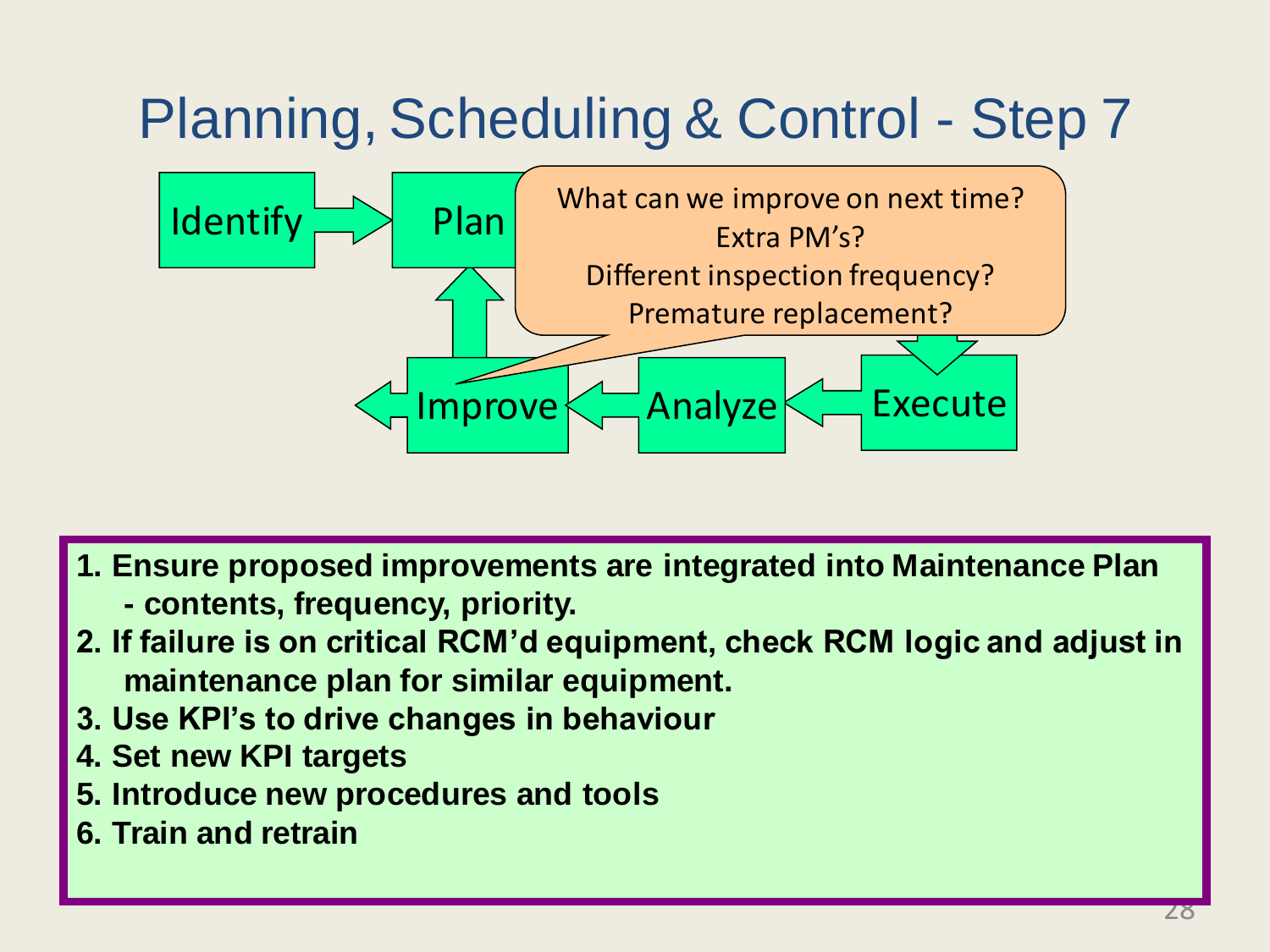

- **1. Ensure Feedback is provided to Technicians, Operators, Supervisors and Management**
- **2. Broadcast successes, acknowledge failures**
- **3. Announce new goals**
- **4. Encourage future participation and feedback**
- **5. Emphasize Continuous Improvement added value**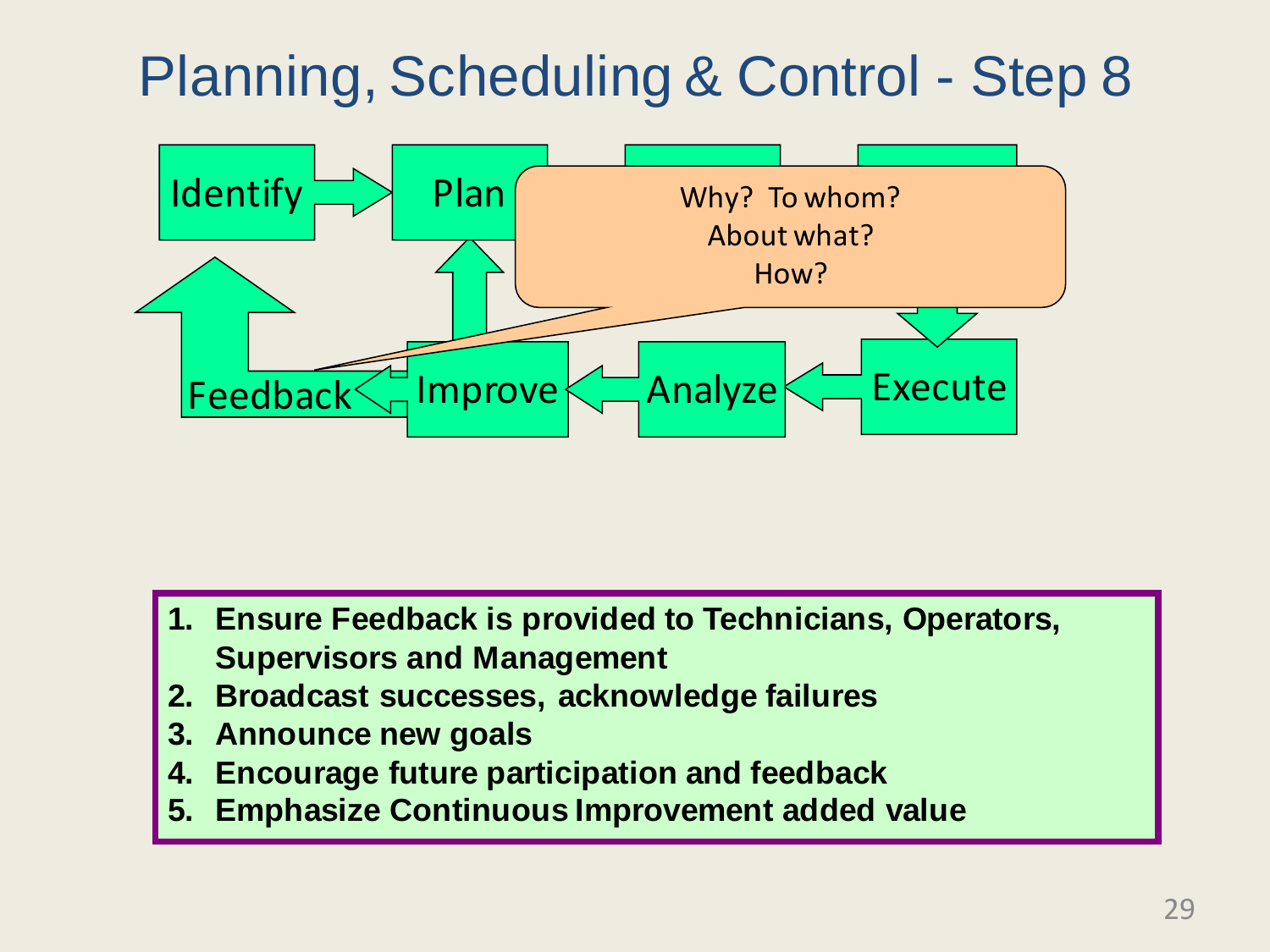#### From Unplanned to Planned Working Mode

as it is

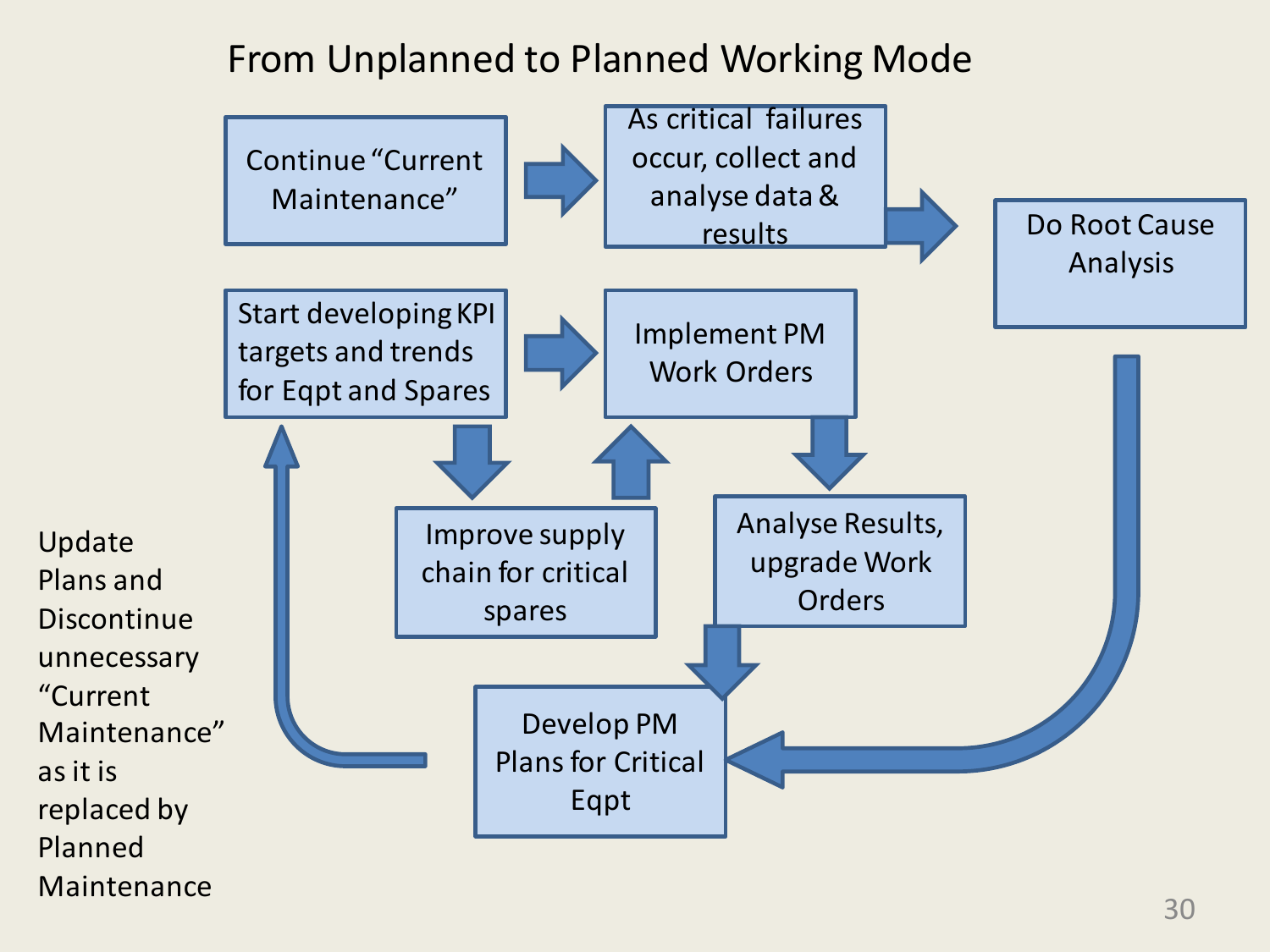# Some Suggested KPI's

- % Wrench time 60%
- % Work planned 80+%
- % Work Scheduled 90+%
- % Schedule Compliance 95+%
- Work Order Quality 95%
- Planners + Schedulers to Technicians ratio 1:10
- Planned to Unplanned cost ratio -1:3
- Work Backlog  $\sim$  1 to 2 weeks
- # WO's completed within +/- 10% of estimate
- % of overtime < 10%